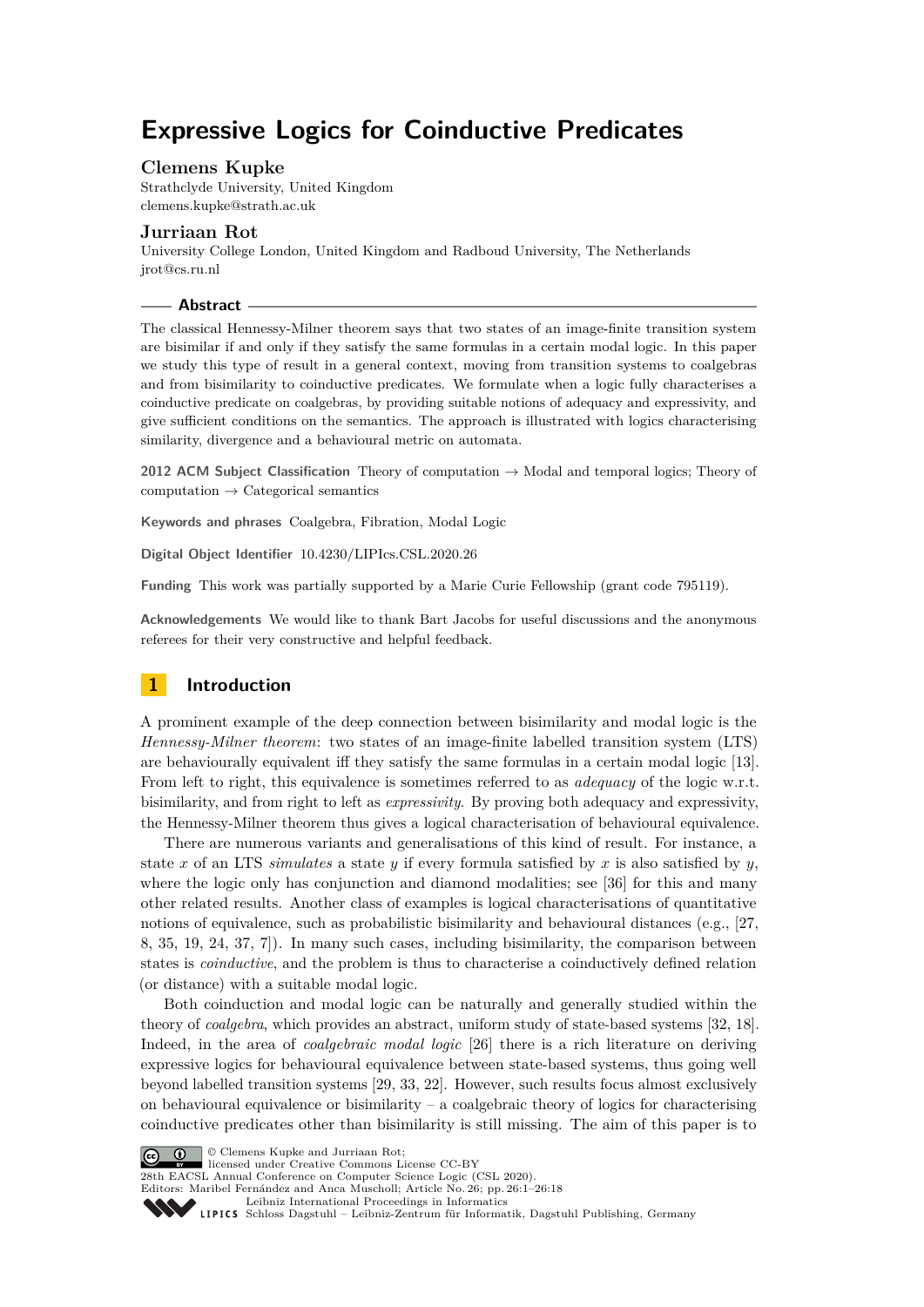# **26:2 Expressive Logics for Coinductive Predicates**

accommodate the study of logical characterisation of coinductive predicates in a general manner, and provide tools to prove adequacy and expressivity.

Our approach is based on universal coalgebra, to achieve results that apply generally to state-based systems. Central to the approach are the following two ingredients.

- **1.** *Coinductive predicates in a fibration.* To characterise coinductive predicates, we make use of fibrations – this approach originates from the seminal work of Hermida and Jacobs [\[14\]](#page-15-3). The fibration is used to speak about predicates and relations on states. In this context, liftings of the type functor of coalgebras uniformly determine coinductive predicates and relations on such coalgebras. An important feature of this approach, advocated in [\[12\]](#page-15-4), is that it covers not only bisimilarity, but also other coinductive predicates including, e.g., similarity of labelled transition systems and other coalgebras [\[16\]](#page-15-5), behavioural metrics [\[2,](#page-15-6) [4,](#page-15-7) [34\]](#page-16-9), unary predicates such as divergence [\[5,](#page-15-8) [12\]](#page-15-4), and many more.
- **2.** *Coalgebraic modal logic via dual adjunctions.* We use an abstract formulation of coalgebraic logic, which originated in [\[30,](#page-16-10) [22\]](#page-16-8), building on a tradition of logics via duality (e.g., [\[25,](#page-16-11) [6\]](#page-15-9)). This framework is formulated in terms of a contravariant adjunction, which captures the basic connection between states and theories, and a distributive law, which captures the one-step semantics of the logic. It covers classical modal logics of course, but also easily accommodates multi-valued logics, and, e.g., logics without propositional connectives, where formulas can be thought of as basic tests on state-based systems. This makes the framework suitable for an abstract formulation of Hennessy-Milner type theorems, where formulas play the role of tests on state-based systems.

To formulate adequacy and expressivity with respect to general coinductive predicates, we need to know how to compare collections of formulas. For instance, if the coinductive predicate is similarity of LTSs, the associated logical theories of one state should be *included* in the other, not necessarily equal. This amounts to stipulating a *relation* on truth values, that extends to a relation between theories. In the quantitative case, we need a *logical distance* between collections of formulas; this typically arises from a distance between truth values (which, in this case, will typically be an interval in the real numbers). The fibrational setting provides a convenient means for defining such an object for comparing theories.

With this in hand, we arrive at the main contributions of this paper: the formulation of adequacy and expressivity of a coalgebraic modal logic with respect to a coinductive predicate in a fibration, and sufficient conditions on the semantics of the logic that guarantee adequacy and expressivity. We exemplify the approach through a range of examples, including logical characterisations of a simple behavioural distance on deterministic automata, similarity of labelled transition systems, and a logical characterisation of a unary predicate: divergence, the set of states of an LTS which have an infinite path of outgoing *τ* -steps. The latter is characterised, on image-finite LTSs, by a quantitative logic with only diamond formulas, i.e., the set of formulas is simply the set of words.

### **Related work**

As mentioned above, there are numerous specific results on Hennessy-Milner theorems, which – e.g., in the probabilistic setting as in  $[7]$  – can be highly non-trivial. A comprehensive historical treatment is beyond the scope of this paper, which is, instead, broad: it aims at studying these kinds of results in a general, coalgebraic setting.

The case of capturing bisimilarity and behavioural equivalence of coalgebras by modal logics has been very well studied, see [\[26\]](#page-16-5) for an overview. Expressiveness w.r.t. similarity has been studied in [\[20\]](#page-16-12), which is close in spirit to our approach, but focuses on the poset case. On a detailed level, the logic for similarity is based on distributive lattices, hence it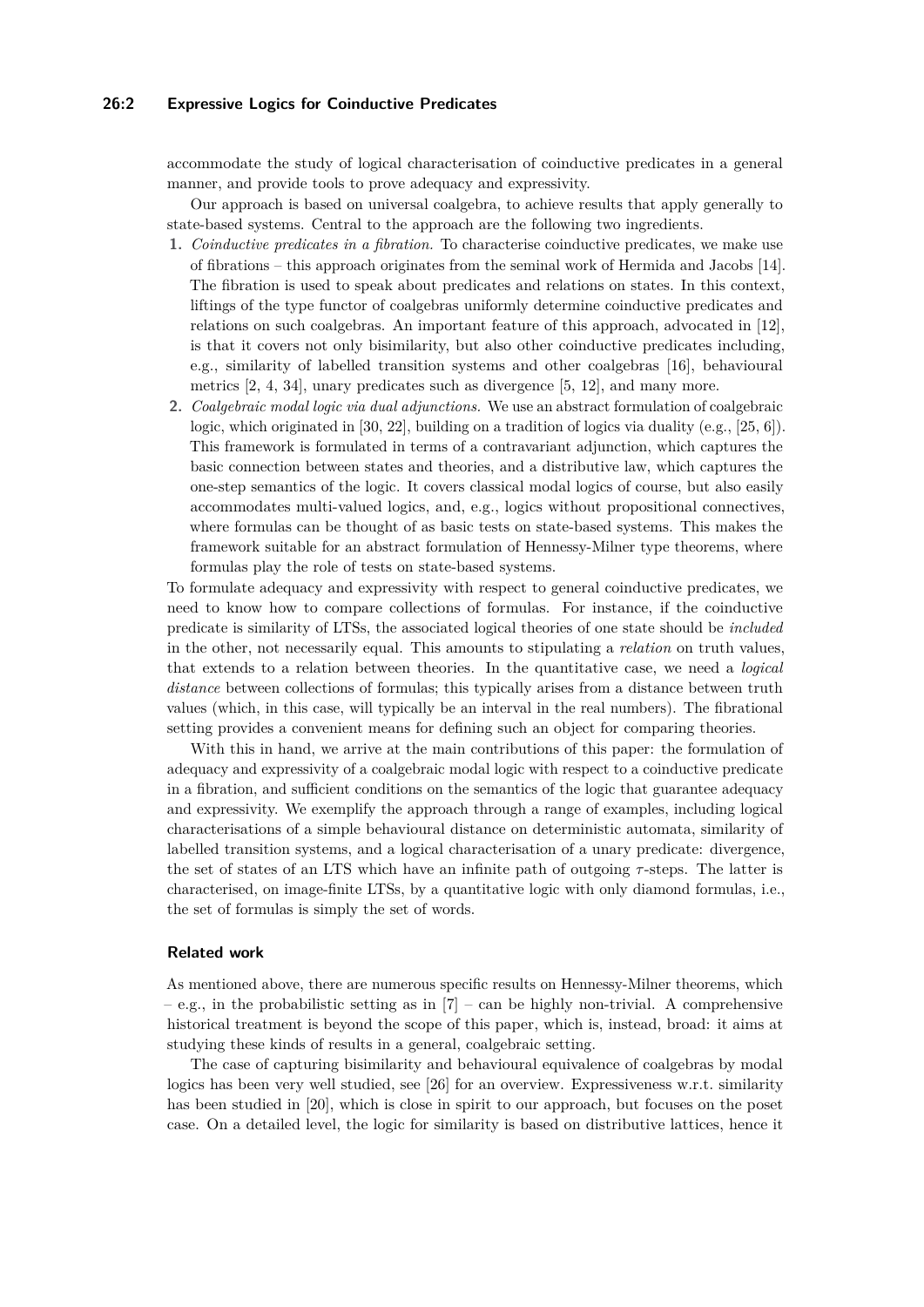uses disjunction; this differs from our example, which only uses conjunction and diamond modalities. Expressiveness of multi-valued coalgebraic logics w.r.t. behavioural equivalence is studied in [\[3\]](#page-15-10). In [\[1\]](#page-14-0), notions of equivalence are extracted from a logic through a variant of Λ-bisimulation [\[11\]](#page-15-11). To the best of our knowledge, the current work is the first in the area that connects general coinductive predicates in a fibration to coalgebraic logics.

In the recent [\[9\]](#page-15-12), the authors prove Hennessy-Milner type theorems for coalgebras including, but going significantly beyond bisimilarity. The logics are related to a semantics obtained from graded monads, and the focus is exclusively on semantic equivalence of different types. In that sense, the scope differs substantially from the current paper, which relates logic to coinductive predicates and where it is essential to relate theories in different ways than equivalence (to cover, e.g., similarity, divergence or logical distance). On the one hand, it appears that none of our examples can be covered immediately in *loc. cit.*; on the other hand, trace equivalence of various kinds can be covered in [\[9\]](#page-15-12) but not in the current paper.

In [\[37\]](#page-17-2) a characterisation theorem is shown for fuzzy modal logic, and in [\[24\]](#page-16-2) for a wide class of behavioural metrics. These papers are not aimed at other kinds of coinductive predicates, and they do not cover the examples in Section [4](#page-9-0) (including the behavioural metric for deterministic automata, as we use a much simpler logic than in [\[24\]](#page-16-2)). Conversely, the question whether the logical characterisation results of [\[24\]](#page-16-2) can be covered in the current framework is left open. These papers also treat game-based characterisations of bisimilarity, which are studied in a general setting in the recent [\[23\]](#page-16-13). The latter paper, however, does not yet feature modal logic explicitly; in fact, the connection is posed there as future work.

# **2 Preliminaries**

The category of sets and functions is denoted by Set. The powerset functor is denoted by P: Set  $\rightarrow$  Set, and the finite powerset functor by  $\mathcal{P}_{\omega}$ . The diagonal relation on a set X is denoted by  $\Delta_X = \{(x, x) \mid x \in X\}.$ 

Let C be a category, and  $B: \mathcal{C} \to \mathcal{C}$  a functor. A  $(B)$ *-coalgebra* is a pair  $(X, \gamma)$  where X is an object in C and  $\gamma: X \to BX$  a morphism. A homomorphism from a coalgebra  $(X, \gamma)$  to a coalgebra  $(Y, \theta)$  is a morphism  $h: X \to Y$  such that  $\theta \circ h = Bh \circ \gamma$ . An *algebra* for a functor  $L: \mathcal{D} \to \mathcal{D}$  on a category  $\mathcal{D}$  is a pair  $(A, \alpha)$  of an object A in  $\mathcal{D}$  and an arrow  $\alpha: LA \to A$ .

**Example 1.** A *labelled transition system (LTS)* over a set of labels *A* is a coalgebra  $(X, \gamma)$ for the functor *B*: Set  $\rightarrow$  Set,  $BX = (\mathcal{P}X)^A$ . For states  $x, x' \in X$  and a label  $a \in A$ , we sometimes write  $x \stackrel{a}{\to} x'$  for  $x' \in \gamma(x)(a)$ . Image-finite labelled transition systems are coalgebras for the functor  $BX = (\mathcal{P}_{\omega}X)^A$ . A *deterministic automaton* over an alphabet *A* is a coalgebra for the functor  $B:$  Set  $\rightarrow$  Set,  $BX = 2 \times X^A$ . For many other examples of state-based systems modelled as coalgebras, see, e.g., [\[18,](#page-16-4) [32\]](#page-16-3).

# <span id="page-2-0"></span>**2.1 Coinductive Predicates in a Fibration**

We recall the general approach to coinductive predicates in a fibration, starting by briefly presenting how bisimilarity of Set coalgebras arises in this setting (see [\[12,](#page-15-4) [14,](#page-15-3) [18\]](#page-16-4) for details). Let Rel be the category where an object is a pair  $(X, R)$  consisting of a set X and a relation  $R \subseteq X \times X$  on it, and a morphism from  $(X, R)$  to  $(Y, S)$  is a map  $f: X \to Y$  such that  $x R y$  implies  $f(x) R f(y)$ , for all  $x, y \in X$ . Below, we sometimes refer to an object  $(X, R)$ only by the relation  $R \subseteq X \times X$ . Any set functor  $B \colon \mathsf{Set} \to \mathsf{Set}$  gives rise to a functor  $Rel(B)$ : Rel  $\rightarrow$  Rel, defined by *relation lifting*:

$$
Rel(B)(R \subseteq X \times X) = \{((B\pi_1)(z), (B\pi_2)(z)) \in BX \times BX \mid z \in BR\}.
$$
 (1)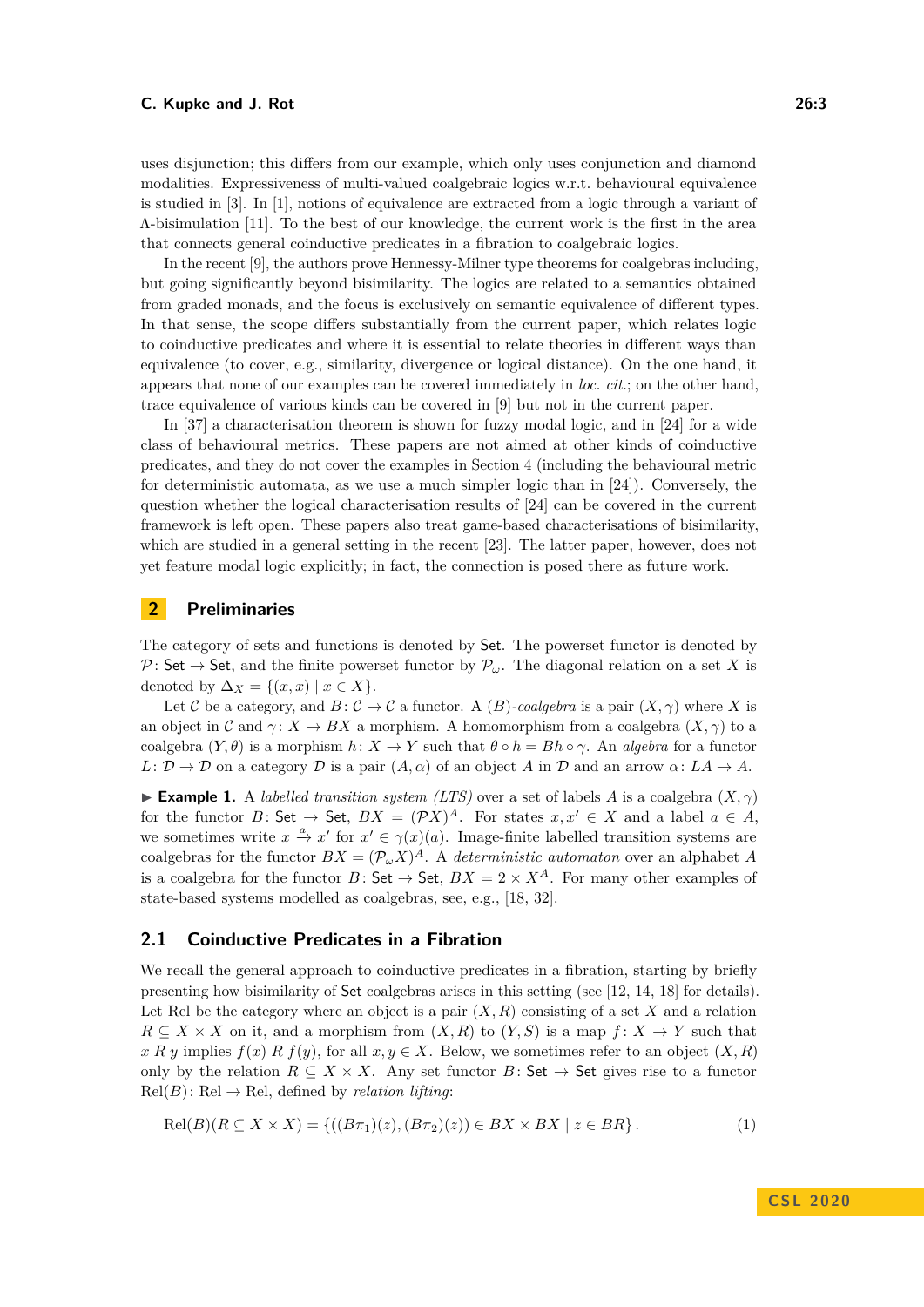### **26:4 Expressive Logics for Coinductive Predicates**

Given a *B*-coalgebra  $(X, \gamma)$ , a *bisimulation* is a relation  $R \subseteq X \times X$  such that  $R \subseteq$  $(\gamma \times \gamma)^{-1}(\text{Rel}(B)(R))$ , i.e., if *x R y* then  $\gamma(x)$  Rel(*B*)(*R*)  $\gamma(y)$ . *Bisimilarity* is the greatest such relation, and equivalently, the greatest fixed point of the monotone map  $R \mapsto (\gamma \times$  $\gamma$ <sup> $-1$ </sup>(Rel(*B*)(*R*)) on the complete lattice of relations on *X*, ordered by inclusion.

The functor Rel(*B*) is a *lifting* of *B*: it maps a relation on *X* to a relation on *BX*. A first step towards generalisation beyond bisimilarity is obtained by replacing Rel(*B*) by an arbitrary lifting  $\overline{B}$ : Rel  $\rightarrow$  Rel of *B*. For instance, for  $BX = (\mathcal{P}_{\omega}X)^A$  one may take

<span id="page-3-0"></span>
$$
\overline{B}(R) = \{(t_1, t_2) \mid \forall a \in A. \forall x \in t_1(a). \exists y \in t_2(a). (x, y) \in R\}.
$$
\n
$$
(2)
$$

Then, for an LTS  $\gamma: X \to (\mathcal{P}_{\omega} X)^A$ , the greatest fixed point of the monotone map  $R \mapsto$  $(\gamma \times \gamma)^{-1} \circ \overline{B}(R)$  is *similarity*. In the same way, by varying the lifting  $\overline{B}$ , one can define many different coinductive relations on Set coalgebras.

Yet a further generalisation is obtained by replacing Set by a general category  $C$ , and Rel by a category of "predicates" on  $\mathcal{C}$ . A suitable categorical infrastructure for such predicates on C is given by the notion of *fibration*. This allows us, for instance, to move beyond (Boolean, binary) relations to quantitative relations (e.g., behavioural metrics) or unary predicates. Such examples follow in Section [4;](#page-9-0) also see, e.g., [\[12,](#page-15-4) [5\]](#page-15-8).

To define fibrations, it will be useful to fix some associated terminology first. Let  $p: \mathcal{E} \to \mathcal{C}$ be a functor. If  $p(R) = X$  then we say R is *above* X, and similarly for morphisms. The collection of all objects  $R$  above a given object  $X$  and arrows above the identity  $\mathsf{id}_X$  form a category, called the *fibre above X* and denoted by  $\mathcal{E}_X$ .

- **▶ Definition 2.** *A functor p:*  $\mathcal{E} \rightarrow \mathcal{C}$  *is a* (poset) fibration *if*
- *each fibre*  $\mathcal{E}_X$  *is a poset category (that is, at most one arrow between every two objects)*;  $\blacksquare$ *the corresponding order on objects is denoted by*  $\leq$ *;*
- *for every*  $f: X \to Y$  *in* C *and object S above*  $Y$  *there is a* Cartesian morphism  $\tilde{f}_S: f^*(S) \to$ *S* above *f,* with the property that for every arrow  $g: Z \to X$ *, every object R above Z and arrow*  $h: R \to S$  *above*  $f \circ g$ *, there is a unique arrow*  $k: R \to f^*(S)$  *above g such that*  $f_S \circ k = h$ *.*



 $\triangleright$  Remark 3. In this paper we only consider poset fibrations, and refer to them simply as fibrations. The usual definition of fibration is more general (e.g., [\[17\]](#page-15-13)): normally, fibres are not assumed to be posets. Poset fibrations have several good properties, mentioned below. In the application to coinductive predicates, it is customary to work with poset fibrations.

For a morphism  $f: X \to Y$ , the assignment  $R \mapsto f^*(R)$  gives rise to a functor  $f^*: \mathcal{E}_Y \to$  $\mathcal{E}_X$ , called *reindexing along* f. (Note that functors between poset categories are just monotone maps.) We use a strengthening of poset fibrations, following [\[34,](#page-16-9) [23\]](#page-16-13).

**► Definition 4.** *A poset fibration*  $p: \mathcal{E} \to \mathcal{C}$  *is called a* CLat<sub>∧</sub>-fibration if  $(\mathcal{E}_X, \leq)$  *is a complete lattice for every X, and reindexing preserves arbitary meets.*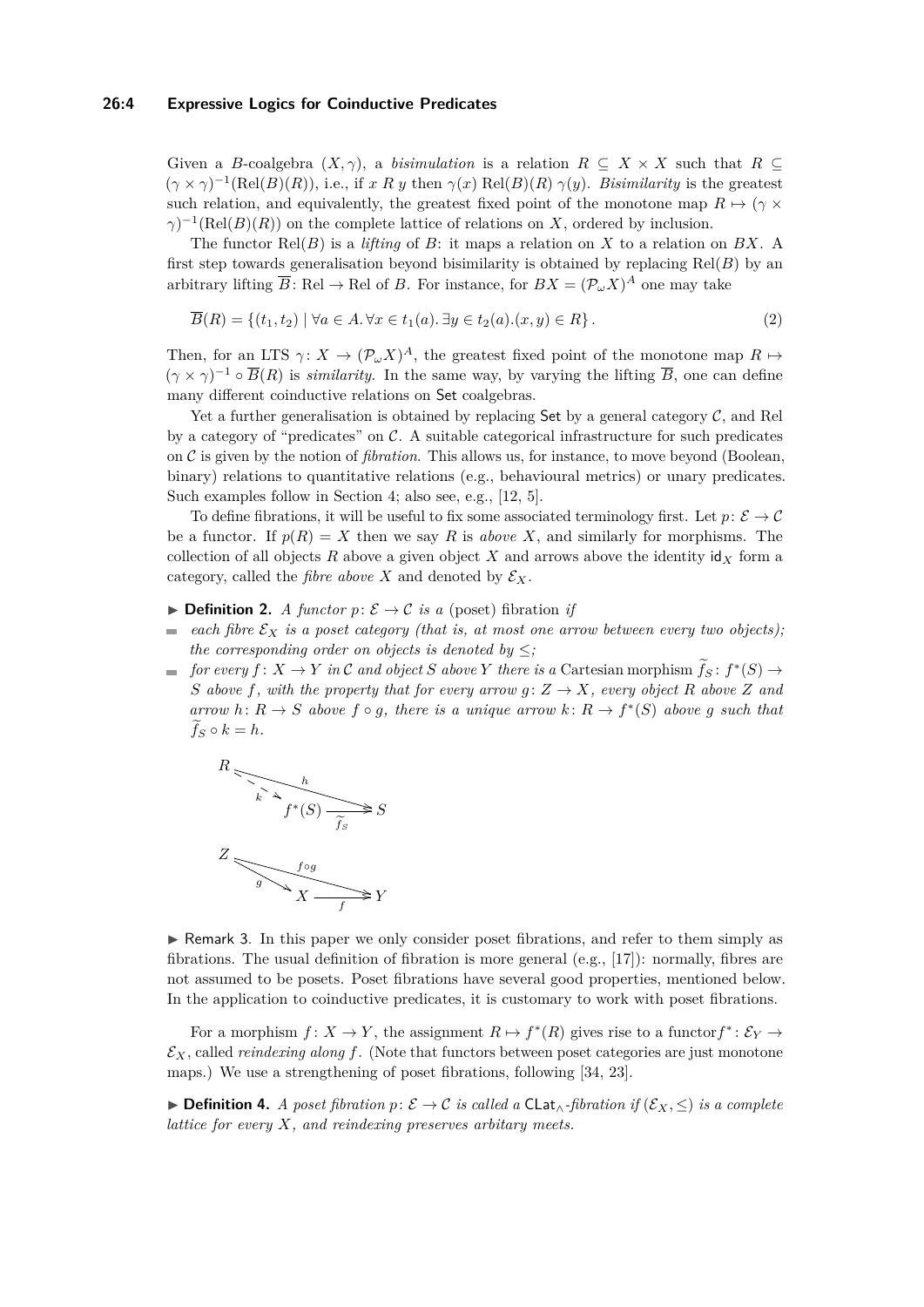Any poset fibration *p* is split: we have  $(g \circ f)^* = f^* \circ g^*$  for any morphisms  $f, g$ that compose. Further,  $p$  is faithful. This captures the intuition that morphisms in  $\mathcal E$ are morphisms in  $\mathcal C$  with a certain property; e.g., relation-preserving, or non-expansive (Examples [5,](#page-4-0) [6\)](#page-4-1). We note that  $Clat_{\wedge}$ -fibrations are instances of topological functors [\[15\]](#page-15-14). We use the former, in line with existing related work [\[12,](#page-15-4) [23\]](#page-16-13). This also has the advantage of keeping our results amenable to possible future extensions to a wider class of examples.

<span id="page-4-0"></span>**► Example 5.** Consider the *relation fibration*  $p: \text{Rel} \rightarrow \text{Set}$ , where  $p(R \subseteq X \times X) = X$ . Reindexing is given by inverse image: for a map  $f: X \to Y$  and a relation  $S \subseteq Y \times Y$ , we have  $f^*(S) = (f \times f)^{-1}(S)$ . The functor *p* is a CLat<sub>∧</sub>-fibration.

Closely related is the *predicate fibration*  $p:$  Pred  $\rightarrow$  Set. An object of Pred is a pair  $(X, \Gamma)$  consisting of a set X and a subset  $\Gamma \subseteq X$ , and an arrow from  $(X, \Gamma)$  to  $(Y, \Theta)$  is a map  $f: X \to Y$  such that  $x \in \Gamma$  implies  $f(x) \in \Theta$ . The functor p is given by  $p(X, \Gamma) = X$ , reindexing is given by inverse image, and *p* is a CLat∧-fibration as well.

In the relation fibration, we sometimes refer to an object  $(X, R \subseteq X^2)$  simply by R, and similarly in the predicate fibration.

<span id="page-4-1"></span>**Example 6.** Let V be a complete lattice. Define the category  $\text{Rel}_V$  as follows: an object is a pair  $(X, d)$  where X is a set and a function  $d: X \times X \to V$ , and a morphism from  $(X, d)$  to  $(Y, e)$  is a map  $f: X \to Y$  such that  $d(x, y) \leq e(f(x), f(y))$ . The forgetful functor *p*: Rel<sub>V</sub>  $\rightarrow$  Set is a CLat<sub>∧</sub>-fibration, where reindexing along  $f: X \rightarrow Y$  is given by  $f^*(Y, e) = (X, e \circ f \times f).$ 

For  $V = 2 = \{0, 1\}$  with the usual order  $0 \le 1$ , Rel<sub>V</sub> coincides with Rel. Another example is given by the closed interval  $V = [0, 1]$ , with the *reverse* order. Then, a morphism from  $(X, d)$  to  $(Y, e)$  is a *non-expansive map*  $f: X \to Y$ , that is, s.t.  $e(f(x), f(y)) \leq d(x, y)$  (with  $\leq$  the usual order, i.e., where 0 is the smallest). This instance will be denoted by Rel<sub>[0,1]</sub>.

### **Liftings and Coinductive Predicates**

Let  $p: \mathcal{E} \to \mathcal{C}$  be a fibration, and  $B: \mathcal{C} \to \mathcal{C}$  a functor. A functor  $\overline{B}: \mathcal{E} \to \mathcal{E}$  is called a *lifting* of *B* if  $p \circ \overline{B} = B \circ p$ . In that case,  $\overline{B}$  restricts to a functor  $\overline{B}_X : \mathcal{E}_X \to \mathcal{E}_{BX}$ , for any *X* in *C*.

A lifting  $\overline{B}$  of *B* gives rise to an abstract notion of coinductive predicate, as follows. For any *B*-coalgebra  $(X, \gamma)$  there is the functor, i.e., monotone function defined by  $\gamma^* \circ \overline{B}_X : \mathcal{E}_X \to \mathcal{E}_X$ . We think of post-fixed points of  $\gamma^* \circ \overline{B}_X$  as *invariants*, generalising *bisimulations*. If *p* is a CLat<sub>∧</sub>-fibration, then  $\gamma^* \circ \overline{B}_X$  has a greatest fixed point  $\nu(\gamma^* \circ \overline{B}_X)$ , which is also the greatest post-fixed point. It is referred to as the *coinductive predicate* defined by  $\overline{B}$  on  $\gamma$ .

**► Example 7.** First, for a Set functor  $B:$  Set  $\rightarrow$  Set, recall the lifting Rel(*B*) of *B* defined in the beginning of this section. We refer to Rel(*B*) as the *canonical relation lifting* of *B*. For a coalgebra  $(X, \gamma)$ , a post-fixed point of the operator  $\gamma^* \circ Rel(B)_X$  is a bisimulation, as explained above. The coinductive predicate  $\nu(\gamma^* \circ Rel(B)_X)$  defined by Rel(*B*) is bisimilarity. Another example is given by the lifting  $\overline{B}$  for similarity defined in the beginning of this section, which we further study in Section [4.](#page-9-0) In that section we also define a unary predicate, divergence, making use of the predicate fibration. Coinductive predicates in the fibration Rel[0*,*1] can be thought of as *behavioural distances*, providing a quantitative analogue of bisimulations, measuring the distances between states. A simple example on deterministic automata is studied in Section [4.1.](#page-10-0)

**F** Remark 8. In the quantitative examples, such as  $\text{Rel}_{[0,1]}$ , one can replace the latter by a category with more structure, such as the category of pseudometrics and non-expansive maps.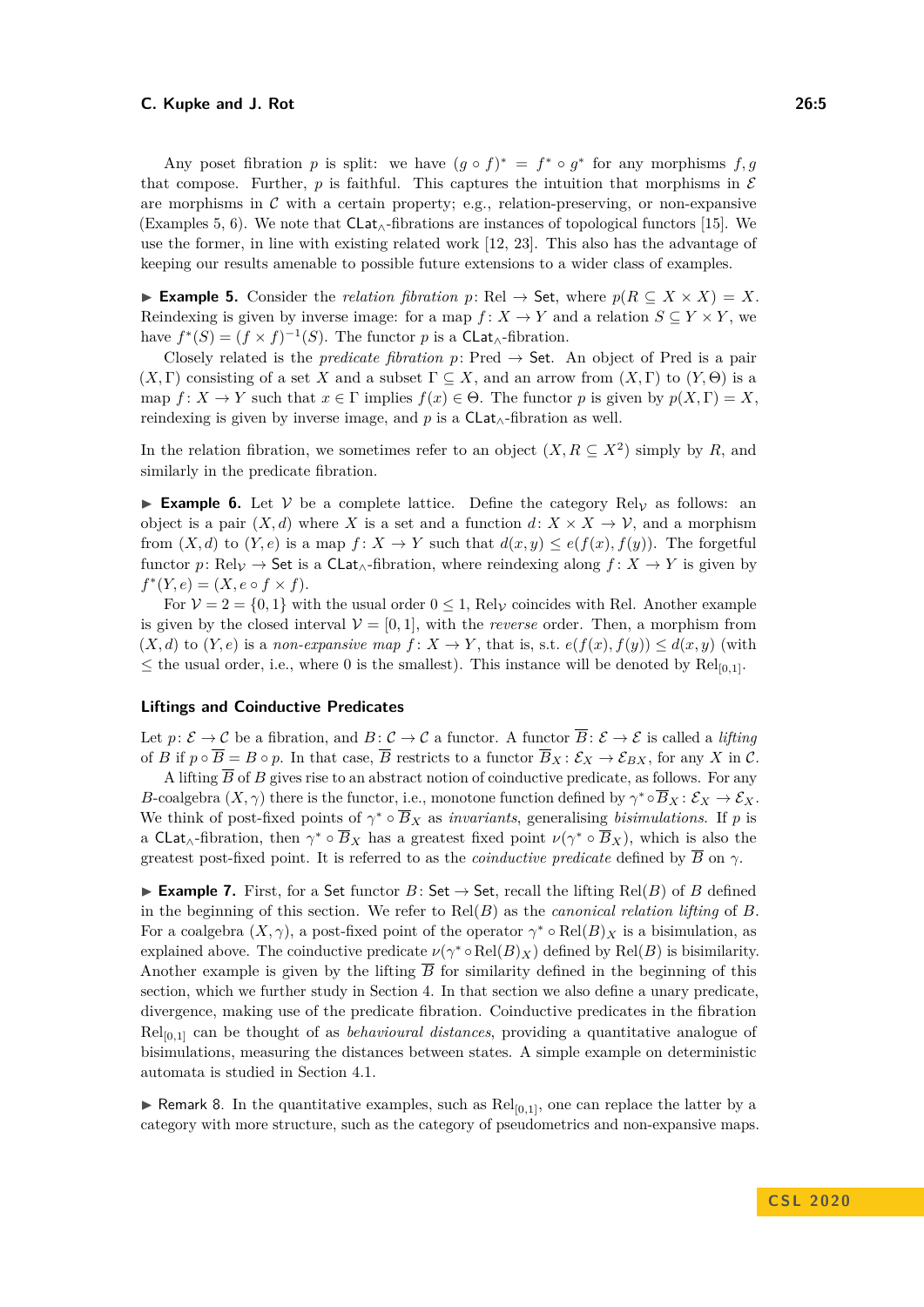### **26:6 Expressive Logics for Coinductive Predicates**

Similarly, one can replace Rel by the category of equivalence relations. Defining liftings then requires slightly more work, and since we use fibrations to *define* coinductive predicates, this unnecessarily complicates matters. Therefore, we do not use such categories in our examples.

We sometimes need the notion of *fibration map*: if  $\overline{B}$  is a lifting of *B*, the pair  $(\overline{B}, B)$  is called a fibration map if  $(Bf)^* \circ \overline{B}_Y = \overline{B}_X \circ f^*$  for any arrow  $f: X \to Y$  in C. If *B* preserves weak pullbacks, then  $(\text{Rel}(B), B)$  is a fibration map [\[18\]](#page-16-4) in the relation fibration (Example [5\)](#page-4-0).

# <span id="page-5-0"></span>**2.2 Coalgebraic Modal Logic**

We recall a general approach to coalgebraic modal logic, in the context of a contravariant adjunction [\[30,](#page-16-10) [22,](#page-16-8) [19\]](#page-16-1). We assume the following setting, involving an adjunction  $P \dashv Q$  and a natural transformation  $\delta$ :  $BQ \Rightarrow QL$ :

$$
B\left(\bigcup_{Q} C\left(\frac{P}{\underbrace{\qquad \qquad } } D^{op}\right) L\right) \qquad \text{with} \qquad BQ \stackrel{\delta}{\Longrightarrow} QL\tag{3}
$$

In this context, a *logic* for *B*-coalgebras is a pair  $(L, \delta)$  as above. The functor  $L: \mathcal{D} \to \mathcal{D}$ represents the syntax of the modalities. It is assumed to have an initial algebra  $\alpha: L\Phi \stackrel{\cong}{\to}$ Φ, which represents the set (or other structure) of formulas of the logic. The natural transformation  $\delta$  gives the one-step semantics. It can equivalently be presented in terms of its *mate*  $\delta$ :  $LP \Rightarrow PB$ , which is perhaps more common in the literature. However, we will formulate adequacy and expressiveness in terms of the current presentation of *δ*.

Let  $(X, \gamma)$  be a *B*-coalgebra. The semantics  $\llbracket \ \ \ \vert$  of a logic  $(L, \delta)$  arises by initiality of  $\alpha$ , making use of the mate  $\delta$ , as the unique map making the diagram on the left below commute.

$$
L\Phi \xrightarrow{L[\_\_\right\} LPX \xrightarrow{\delta} PBX
$$
\n
$$
\alpha \downarrow \qquad \qquad \gamma \downarrow \qquad \qquad \gamma
$$
\n
$$
\Phi \xrightarrow{\exists ![\_\_\right\} \qquad \qquad \gamma \downarrow \qquad \qquad \gamma
$$
\n
$$
\Phi \xrightarrow{\exists ![\_\_\right\} \qquad \qquad \gamma \downarrow \qquad \qquad \gamma
$$
\n
$$
\Phi \xrightarrow{\exists ![\_\_\right\} \qquad \qquad \gamma \downarrow \qquad \qquad \gamma
$$
\n
$$
BX \xrightarrow{Bth} BQ\Phi \xrightarrow{\delta} QL\Phi
$$

The *theory map*  $th: X \to Q\Phi$  is defined as the transpose of  $\llbracket \cdot \rrbracket$ . It is the unique map making the diagram on the right above commute.

<span id="page-5-1"></span>**Example 9.** Let  $C = D =$  Set,  $P = Q = 2^-$  the contravariant powerset functor, and  $BX = 2 \times X^A$ . We define a simple logic for *B*-coalgebras, where formulas are just words over *A*. To this end, let  $LX = A \times X + 1$ . The initial algebra of *L* is the set  $A^*$  of words. Define  $\delta$ :  $BQ \Rightarrow QL$  on a component *X* as follows:

$$
\delta_X \colon 2 \times (2^X)^A \to 2^{A \times X + 1} \qquad \delta_X(o, t)(u) = \begin{cases} o & \text{if } u = * \in 1 \\ t(a)(x) & \text{if } u = (a, x) \in A \times X \end{cases}
$$

For a coalgebra  $\langle o, t \rangle: X \to 2 \times X^A$ , the associated theory map *th*:  $X \to 2^{A^*}$  is given by  $th(x)(\varepsilon) = o(x)$  and  $th(x)(aw) = th(t(x)(a))(w)$  for all  $x \in X$ ,  $a \in A$ ,  $w \in A^*$ . This is, of course, the usual semantics of deterministic automata.

In the above example, the logic does not contain propositional connectives; this is reflected by the choice  $\mathcal{D} =$  Set. To add those, one chooses a category of algebras for  $\mathcal{D}$ . For instance, Boolean algebras are a standard choice for propositional logic, and in Section [4](#page-9-0) we use the category of semilattices to represent conjunction. In fact, if one is only interested in defining the semantics of the logic, one can simply work with algebras for a signature; this is supported by the adjunctions presented in the next subsection. We outline in the next subsection how this can be used to represent the propositional part of a real-valued modal logic.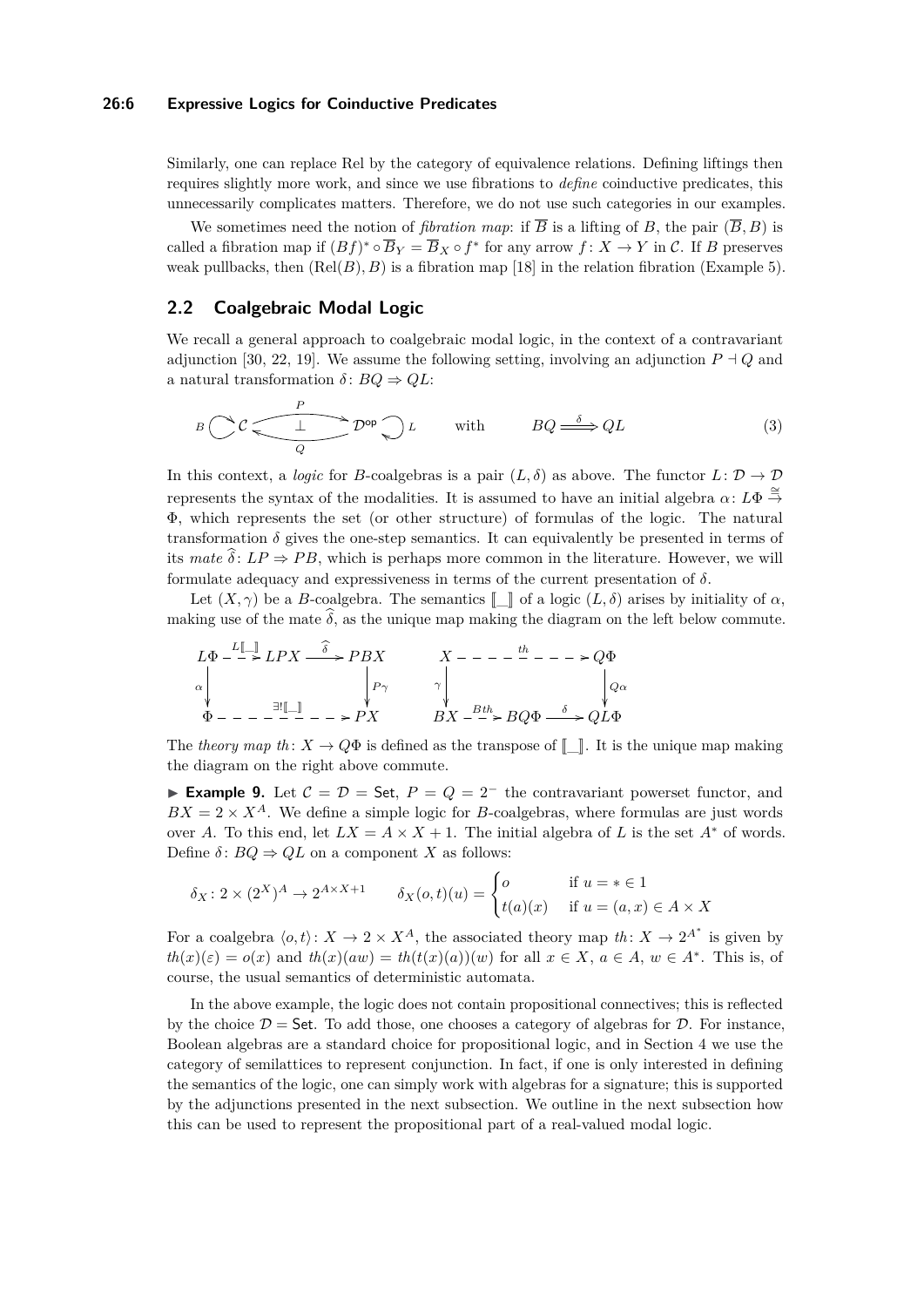# **2.3 Contravariant Adjunctions**

In this subsection we discuss several adjunctions that we use for presenting coalgebraic logic as above, and will allow us in Section [4](#page-9-0) to demonstrate that a large variety of concrete examples is covered by our framework. In all cases, the adjunctions that we use for the logic are generated by an object  $\Omega$  of "truth values". In fact, we believe all of the dual adjunctions listed in this section are instances of the so-called concrete dualities from [\[31\]](#page-16-14) where  $\Omega$  is the dualising object inducing the adjunction.

For a simple but useful class of such adjunctions, let  $D$  be a category with products, and  $\Omega$  an object in  $\mathcal D$ . Then there is an adjunction

<span id="page-6-1"></span>
$$
P \dashv Q
$$
: Set  $\hookrightarrow \mathcal{D}^{\text{op}}$  where  $PX = \Omega^X$  and  $QX = \text{Hom}(X, \Omega)$ , (4)

where  $\Omega^X$  is the *X*-fold product of  $\Omega$ .

► **Example 10.** To illustrate the usefulness of this simple adjunction, consider the real-valued coalgebraic modal logics from [\[24\]](#page-16-2). The set  $\Phi$  of formulas of these logics is given by the following definition that is indexed by a set  $\mathfrak E$  of modal operators:

$$
\Phi ::= \top | [\mathfrak{e}] \varphi, \mathfrak{e} \in \mathfrak{E} | \min(\varphi_1, \varphi_2) | \neg \varphi | \varphi \ominus q, q \in \mathbb{Q} \cap [0, \top]
$$

where  $\ominus$  is interpreted as truncated subtraction on [0,  $\top$ ] given by  $p \ominus q := \max(p - q, 0)$ , min is interpreted as minimum and where negation on [0,  $\top$ ] is defined as  $\neg q := \top - q$ . Describing the category of *L*-algebras that precisely represents a given logic (i.e., where the initial algebra corresponds to the set of formulas modulo equivalence) is in general nontrivial. For studying expressivity, however, it is sufficient to consider formulas and their semantics, i.e., expressivity of a real-valued logic for *B*-coalgebras for some functor  $B:$  Set  $\rightarrow$  Set can be studied by considering the dual adjunction

$$
B\overbrace{\bigcirc\limits Q=\mathrm{Hom}(-,[0,T])}^{P=[0,T]^{-}}\mathrm{Alg}(\Sigma)^{\mathrm{op}}\overbrace{\bigcirc\limits L}
$$

where  $\Sigma X = 1 + X^2 + X + X \times (\mathbb{Q} \cap [0, \top])$  and  $L(A) = T_{\Sigma}(\{[\mathfrak{e}]a \mid a \in A, \mathfrak{e} \in \mathfrak{E}\})$  with  $T_{\Sigma}(G)$ denoting the free  $\Sigma$ -algebra over a set *G* of generators.

Another class of adjunctions we use relates Rel to categories of algebras. To formulate it, we assume:

- $\triangleright$   $\triangleright$  is a complete lattice of distance values,
- $\blacksquare$  Ω is a bounded poset of truth values,
- $\Sigma$ : Set  $\rightarrow$  Set is a functor,
- $\blacksquare$  *a*<sub> $\Omega$ </sub> :  $\Sigma\Omega \rightarrow \Omega$  is a Σ-algebra,
- $(Ω, RΩ : Ω × Ω → V) ∈ Rel<sub>V</sub>$ , and
- $\blacksquare$  Σ has a lifting  $\overline{\Sigma}$ : Rel<sub>V</sub>  $\rightarrow$  Rel<sub>V</sub> such that
	- **1.** there is a morphism  $\overline{a}_{\Omega} : \overline{\Sigma} R_{\Omega} \to R_{\Omega}$  above  $a_{\Omega}$  and
	- **2.** for any  $(X, R), (Y, S) \in \text{Rel}_V$  there is a morphism  $\overline{\text{st}}_{R,S}: R \times \overline{\Sigma}S \to \overline{\Sigma}(R \times S)$  above the strength map  $\text{st}_{X,Y}: X \times \Sigma Y \to \Sigma(X \times Y)$  for the set functor  $\Sigma$ .
- <span id="page-6-2"></span>▶ **Proposition 11.** *Under the above assumptions there is a dual adjunction*

<span id="page-6-0"></span>
$$
\text{Rel}_{\mathcal{V}} \xrightarrow{\text{Hom}(\_,R_{\Omega})} \text{Alg}(\Sigma)^{\text{op}}
$$
\n
$$
\text{Hom}(\_,a_{\Omega})
$$
\n(5)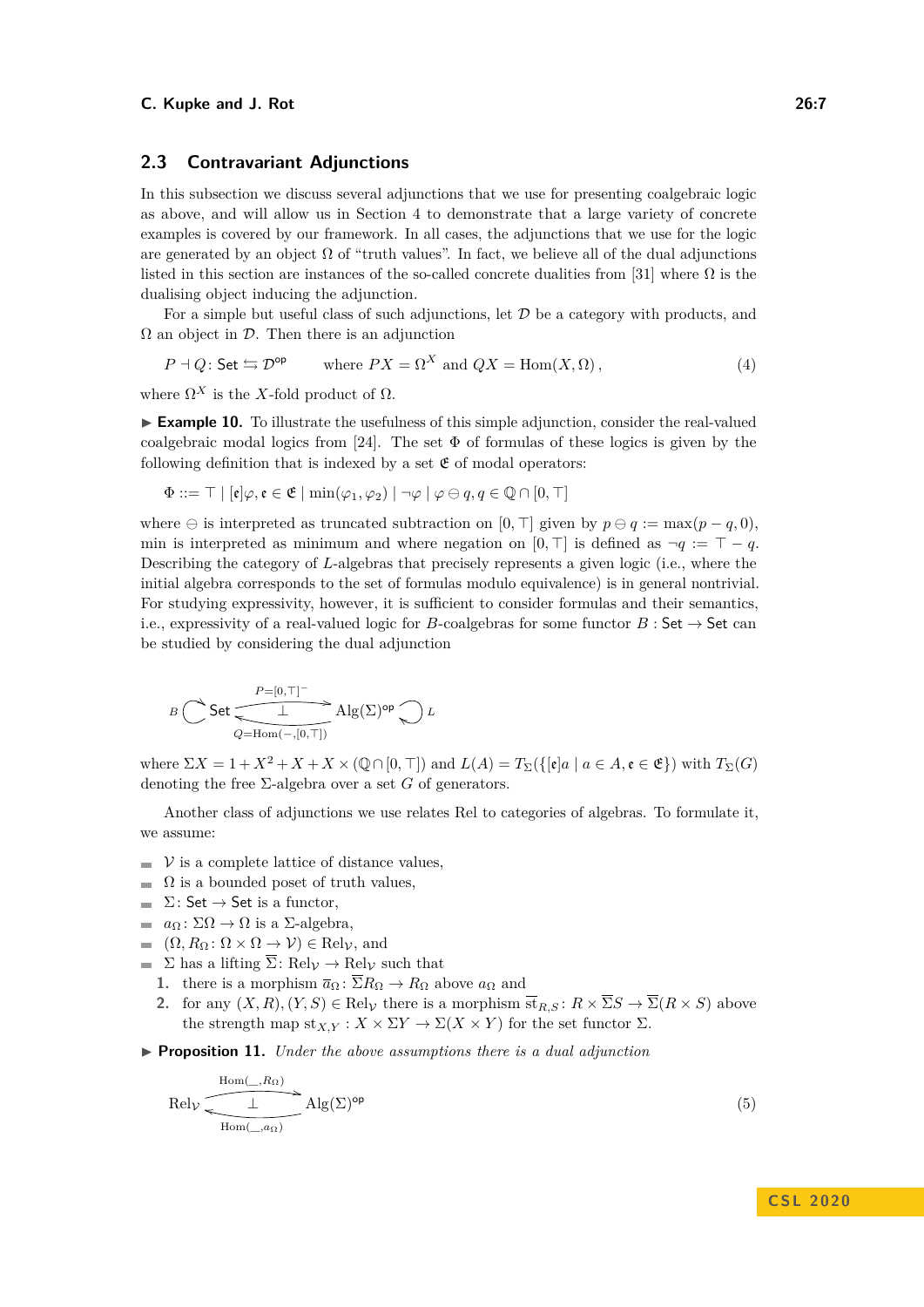### **26:8 Expressive Logics for Coinductive Predicates**

**► Corollary 12.** In the above scenario, assume that  $\Sigma$  is a polynomial functor and  $\overline{\Sigma}$ : Rel<sub>V</sub>  $\rightarrow$ Rel<sub>V</sub> *is interpreted to be the canonical lifting of*  $\Sigma$  *that interprets products and coproducts occurring in*  $\Sigma$  *as products and coproducts in* Rel<sub>V</sub>, *respectively. Then the condition on* st*R,S is always satisfied and the dual adjunction from [\(5\)](#page-6-0) exists if there is a morphism*  $\overline{a}_{\Omega}$ :  $\overline{\Sigma}R_{\Omega} \rightarrow R_{\Omega}$  *above*  $a_{\Omega}$ *.* 

The following remark is obvious, but at the same time useful for concrete examples.

<span id="page-7-1"></span>Remark 13. In the above cases, let C be a full subcategory of Rel<sub>V</sub> and D a full subcategory of Alg( $\Sigma$ ) such that Hom( $-, a_{\Omega}$ ) and Hom( $-, R_{\Omega}$ ) restrict to functors of type  $\mathcal{D} \to \mathcal{C}$  and of type  $\mathcal{C} \to \mathcal{D}$ , respectively. Then the above dual adjunction restricts to a dual adjunction between  $C$  and  $D$ .

# **3 Abstract Framework: Adequacy & Expressivity**

In this section, we define when a logic is adequate and expressive with respect to a coinductive predicate, and provide sufficient conditions on the logic. Coinductive predicates are expressed abstractly via fibrations and functor lifting, and logic via a contravariant adjunction. Therefore, we make the following assumptions.

▶ Assumption 14. Throughout this section, we assume:

- **1.** *(Type of coalgebra)* An endofunctor  $B: \mathcal{C} \to \mathcal{C}$  on a category  $\mathcal{C}$ ;
- **2.** *(Coinductive predicate)* A CLat<sub>∧</sub>-fibration  $p: \mathcal{E} \to \mathcal{C}$  and a lifting  $\overline{B}: \mathcal{E} \to \mathcal{E}$  of B;
- **3.** *(Coalgebraic logic)* An adjunction  $P \dashv Q$ :  $C \leftrightarrows \mathcal{D}^{\text{op}}$ , a functor  $L: \mathcal{D} \to \mathcal{D}$  with an initial algebra  $\alpha: L(\Phi) \stackrel{\cong}{\to} \Phi$ , and a natural transformation  $\delta: BQ \to QL$ .

As explained in the introduction, to formulate adequacy and expressiveness, we need one more crucial ingredient: an object that stipulates how collections of formulas should be compared. In the abstract fibrational setting, we assume an object above *Q*Φ; more systematically, a functor  $\overline{Q}$  above  $Q$ .

<span id="page-7-0"></span>▶ **Definition 15** (Adequacy and Expressivity). Let  $\overline{Q}$ :  $\mathcal{D}^{op} \to \mathcal{E}$  be a functor such that  $p \circ \overline{Q} = Q$ . *We say the logic*  $(L, \delta)$  *is* 

adequate *if*  $\nu(\gamma^* \circ \overline{B}_X) \le th^*(\overline{Q}\Phi)$  *for every B*-coalgebra  $(X, \gamma)$ *;* 

expressive *if*  $\nu(\gamma^* \circ \overline{B}_X) \ge th^*(\overline{Q}\Phi)$  *for every B-coalgebra*  $(X, \gamma)$ *.* 

When we need to refer to the functors  $\overline{Q}$  or  $\overline{B}$  explicitly, we speak about adequacy and expressivity *via*  $\overline{Q}$  *w.r.t.*  $\overline{B}$ . Examples follow in Section [3.2,](#page-9-1) where classical expressivity and adequacy w.r.t. bisimilarity is recovered, and Section [4,](#page-9-0) where other instances are treated.

 $\triangleright$  Remark 16. Definition [15](#page-7-0) can be generalised to arbitrary poset fibrations, not necessarily assuming complete lattice structure on the fibres, as follows. Adequacy means that for any *B*-coalgebra  $(X, \gamma)$ , if  $R \leq \gamma^* \circ \overline{B}_X(R)$  then  $R \leq th^*(\overline{Q}\Phi)$ . Expressivity means that for any *B*-coalgebra  $(X, \gamma)$ , we have  $th^*(\overline{Q}\Phi) \leq R$  for some *R* with  $R \leq \gamma^* \circ \overline{B}_X(R)$ . In fact, with these definitions, if  $(L, \delta)$  is both adequate and expressive then  $\gamma^* \circ \overline{B}_X$  has a greatest fixed point, given by *th*<sup>∗</sup> (*Q*Φ). We prefer to work with CLat∧-fibrations, since the definition is slightly simpler, and it covers all our examples.

# **3.1 Sufficient conditions for expressivity and adequacy**

The results below give conditions on  $\overline{B}$ ,  $\overline{Q}$  and primarily the one-step semantics  $\delta$  that guarantee expressivity (Theorem [19\)](#page-8-0) and adequacy (Theorem [18\)](#page-8-1). For simplicity we fix the functor  $\overline{Q}$ .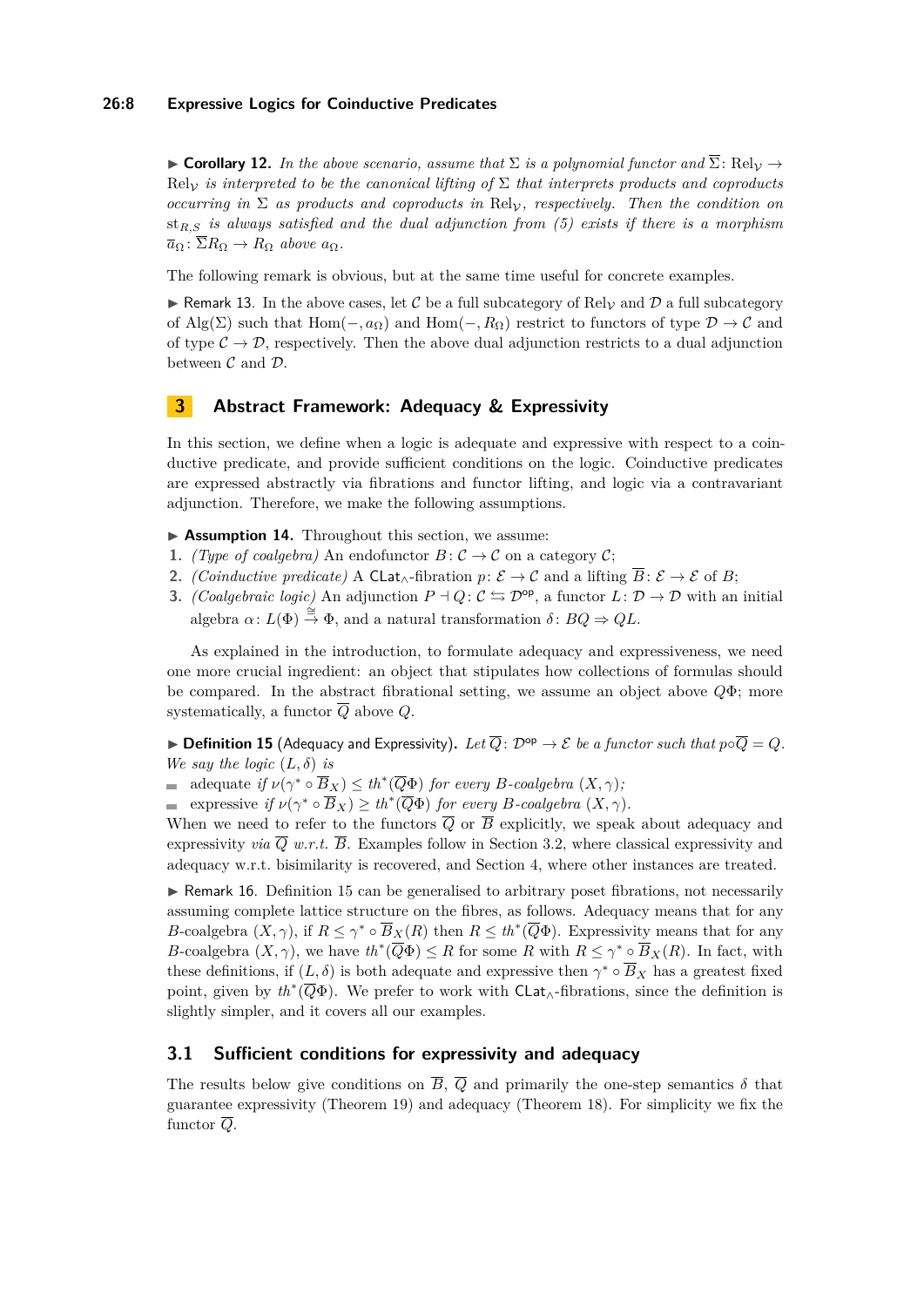**Assumption 17.** In the remainder of this section we assume a functor  $\overline{Q}$ :  $\mathcal{D}^{op} \to \mathcal{E}$  such that  $p \circ \overline{Q} = Q$ .

For adequacy, the main idea is to require sufficient conditions to lift  $\delta$  to a logic for  $\overline{B}$ .

<span id="page-8-1"></span>▶ **Theorem 18.** *Suppose that* 

**1.**  $\overline{B} \, \overline{Q} X \leq \delta_X^*(\overline{Q} LX)$  *for every object X in*  $\mathcal{D}$ *, and* **2.** *the functor Q has a left adjoint. Then*  $(L, \delta)$  *is adequate.* 

**Proof.** The first assumption yields a natural transformation  $\overline{\delta}$ :  $\overline{B}\overline{Q} \Rightarrow \overline{Q}L$ , defined on a component *X* by

$$
\overline{\delta}_X = \left( \overline{B} \, \overline{Q} X \longrightarrow \delta_X^* (\overline{Q} L X) \stackrel{\widetilde{\delta}}{\longrightarrow} \overline{Q} L X \right)
$$

where the left arrow is the inclusion  $\overline{B}\,\overline{Q}X \leq \delta_X^*(\overline{Q} LX)$ , and the right arrow  $\delta$  is the Cartesian morphism to  $\overline{Q} LX$  above  $\delta_X$ . It follows that  $\overline{\delta}_X$  is above  $\delta_X$ . Further, naturality follows from *p* being faithful (as it is a poset fibration, see Section [2.1\)](#page-2-0) and naturality of *δ*. Observe that we have thus established  $(L, \overline{\delta})$  as a logic for  $\overline{B}$ -coalgebras, via the adjunction  $\overline{P} \dashv \overline{Q}$ .

Now let  $(X, \gamma)$  be a *B*-coalgebra, and  $R = \nu(\gamma^* \circ \overline{B}_X)$ . Then, in particular,  $R \leq \gamma^* \circ \overline{B}_X(R)$ , which is equivalent to a coalgebra  $\overline{\gamma}$ :  $R \to \overline{B}R$  above  $\gamma$ :  $X \to BX$ . The logic  $(L, \overline{\delta})$  gives us a theory map  $\overline{th}$  of  $(R, \overline{\gamma})$  as the unique map making the following diagram commute.

$$
R --- - \frac{\overline{t}\overline{h}}{\overline{\gamma}} --- \frac{\overline{Q}\Phi}{\overline{Q}\alpha}
$$

$$
\frac{1}{\overline{B}R - \frac{\overline{B}}{\overline{t}}\overline{h}} \frac{1}{\overline{B}Q\Phi} \xrightarrow{\overline{\delta}} \frac{1}{\overline{Q}L\Phi}
$$

Since  $p \circ \overline{Q} = Q$  and  $p(\overline{\delta}_{\Phi}) = \delta_{\Phi}$ , it follows that  $p(\overline{th})$  equals the theory map *th* of  $(X, \gamma)$ . Hence  $R \leq th^*(\overline{Q}\Phi)$  as required.

Expressivity requires the converse inequality of the one in Theorem [18,](#page-8-1) but only on one component: the carrier  $\Phi$  of the initial algebra. Further, the conditions include that  $(\overline{B}, B)$ is a fibration map. In particular, for the canonical relation lifting  $\text{Rel}(B)$  this means that *B* should preserve weak pullbacks; this case is explained in more detail in Section [3.2.](#page-9-1)

<span id="page-8-0"></span>► **Theorem 19.** Suppose  $(\overline{B}, B)$  is a fibration map. If  $\delta_{\Phi}^*(\overline{Q}L\Phi) \leq \overline{B}\,\overline{Q}\Phi$  then  $(L, \delta)$  is *expressive.*

**Proof.** Let  $(X, \gamma)$  be a *B*-coalgebra, with *th* the associated theory map. We show that  $th^*(\overline{Q}\Phi)$  is a post-fixed point of  $\gamma^* \circ \overline{B}_X$ :

$$
th^*(\overline{Q}\Phi) = (Q(\alpha^{-1}) \circ \delta_{\Phi} \circ Bth \circ \gamma)^*(\overline{Q}\Phi)
$$
  
\n
$$
= \gamma^* \circ (Bth)^* \circ \delta_{\Phi}^* \circ Q(\alpha^{-1})^*(\overline{Q}\Phi)
$$
  
\n
$$
= \gamma^* \circ (Bth)^* \circ \delta_{\Phi}^*(\overline{Q}L\Phi)
$$
  
\n
$$
\leq \gamma^* \circ (Bth)^*(\overline{B}\overline{Q}\Phi)
$$
  
\n
$$
= \gamma^* \circ \overline{B}_X \circ th^*(\overline{Q}\Phi)
$$
  
\n(ssumption)  
\n
$$
= \gamma^* \circ \overline{B}_X \circ th^*(\overline{Q}\Phi)
$$
  
\n(ssumption)  
\n
$$
((\overline{B}, B) \text{ fibration map})
$$

Expressivity follows since  $\nu(\gamma^* \circ \overline{B}_X)$  is the greatest post-fixed point.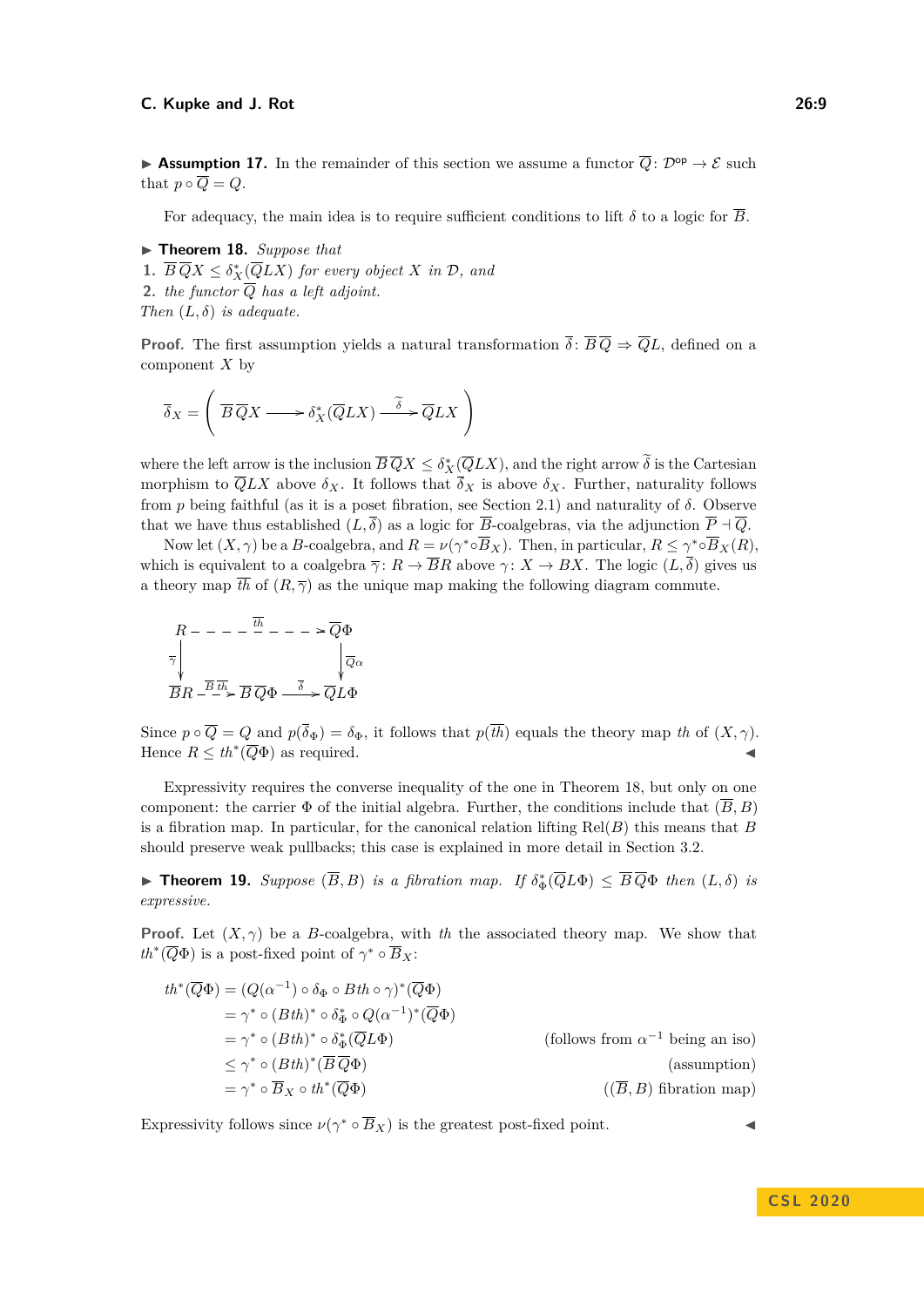### <span id="page-9-1"></span>**3.2 Adequacy and Expressivity w.r.t. Bisimilarity**

In the setting of coalgebraic modal logic recalled in Section [2.2,](#page-5-0) Klin [\[22\]](#page-16-8) proved that **1.** the theory map *th* of a coalgebra  $(X, \gamma)$  factors through coalgebra morphisms from  $(X, \gamma)$ ; **2.** if *δ* has monic components, then *th* factors as a coalgebra morphism followed by a mono. The first item can be seen as adequacy w.r.t. behavioural equivalence (i.e., identification by a coalgebra morphism), and the second as expressivity.

In the current section we revisit this result for Set functors, as a sanity check of Defini-tion [15.](#page-7-0) To this end, we focus on the canonical lifting  $Rel(B)$ : Rel  $\rightarrow$  Rel of a Set functor *B* in the relation fibration, so that, for a coalgebra  $(X, \gamma)$ ,  $\nu(\gamma^* \circ Rel(B)_X)$  is coalgebraic bisimilarity. We have to restrict to weak pullback preserving functors *B*. The reason is that expressive logics typically capture behavioural equivalence rather than bisimilarity. As is well-known, for weak pullback preserving functors, the two coincide [\[32\]](#page-16-3).

To obtain the appropriate notion of adequacy and expressivity, we need to compare collections of formulas for equality. Therefore, the functor  $\overline{Q}$  in Definition [15](#page-7-0) will be instantiated with  $\overline{Q}X = (QX, \Delta_{OX})$  where  $\Delta_{OX}$  denotes the diagonal. Then, for a coalgebra  $(X, \gamma)$ ,  $th^*(\overline{Q}\Phi)$  is the set of all pairs of states  $(x, y)$  such that  $th(x) = th(y)$ . Adequacy then means that for every coalgebra  $(X, \gamma)$ , bisimilarity is contained in  $th^*(\overline{Q}\Phi)$ , i.e., if *x* is bisimilar to *y* then  $th(x) = th(y)$ . Expressivity is the converse implication.

To state and prove the result, let Eq: Set  $\rightarrow$  Rel be the functor given by Eq(*X*) =  $\Delta_X$ . This functor has a left adjoint Quot: Rel  $\rightarrow$  Set, which maps a relation  $R \subseteq X \times X$  to the quotient of *X* by the least equivalence relation containing  $R$  (cf. [\[14\]](#page-15-3)).

I **Proposition 20** (Adequacy and expressivity w.r.t. bisimilarity)**.** *Consider the relation fibration p*: Rel  $\rightarrow$  Set, let *B* : Set  $\rightarrow$  Set *be a weak pullback preserving functor, let*  $P \dashv Q$ : Set  $\leftrightarrows \mathcal{D}^{\text{op}}$ *for some category*  $D$ ,  $L: D \to D$  *a functor with an initial algebra and*  $\delta: BQ \Rightarrow QL$ *. Then* **1.**  $(L, \delta)$  *is adequate w.r.t.* Rel $(B)$ *;* 

**2.** *if*  $\delta$  *is componentwise injective, then*  $(L, \delta)$  *is expressive w.r.t.* Rel $(B)$ *, via*  $\overline{Q}$  = Eq  $\circ$  *Q.* 

**Proof.** For adequacy, we use Theorem [18.](#page-8-1) By composition of adjoints, *P* ◦ Quot is a left adjoint to Eq ∘ *Q*. It will be useful to simplify  $\text{Rel}(B) \circ \text{Eq} \circ QX$  and  $\delta_X^*(\text{Eq} \circ Q \circ LX)$ :

$$
Rel(B) \circ Eq \circ QX = Rel(B)(\Delta_{QX}) = \Delta_{BQX},
$$
\n(6)

$$
\delta_X^*(\mathsf{Eq} \circ Q \circ LX) = (\delta_X \times \delta_X)^{-1}(\Delta_{QLX}),\tag{7}
$$

using that  $Rel(B) \circ Eq = Eq \circ B$  in the first equality (e.g., [\[18\]](#page-16-4)). The remaining hypothesis of Theorem [18](#page-8-1) is that  $\text{Rel}(B) \circ \textsf{Eq} \circ QX \leq \delta_X^*(\textsf{Eq} \circ Q \circ LX)$  for all X, i.e.,  $\Delta_{BQX} \subseteq$  $(\delta_X \times \delta_X)^{-1}(\Delta_{QLX})$ , which is trivial.

For expressivity, we use Theorem [19.](#page-8-0) Since  $B$  preserves weak pullbacks,  $(\text{Rel}(B), B)$  is a fibration map. We need to prove that  $\delta_{\Phi}^*(\textsf{Eq} \circ Q \circ L\Phi) \le \text{Rel}(B) \circ \textsf{Eq} \circ Q\Phi$ , which amounts to the inclusion

$$
(\delta_{\Phi} \times \delta_{\Phi})^{-1}(\Delta_{QL\Phi}) \subseteq \Delta_{BQ\Phi}
$$

But this is equivalent to injectivity of  $\delta_{\Phi}$ .

# <span id="page-9-0"></span>**4 Examples**

In this section we instantiate the abstract framework to three concrete examples: a behavioural metric on deterministic automata (Section [4.1\)](#page-10-0), captured by [0*,* 1]-valued tests; a unary predicate on transition systems (Section [4.2\)](#page-11-0); and similarity of transition systems, captured by a logic with conjunction and diamond modalities (Section [4.3\)](#page-12-0).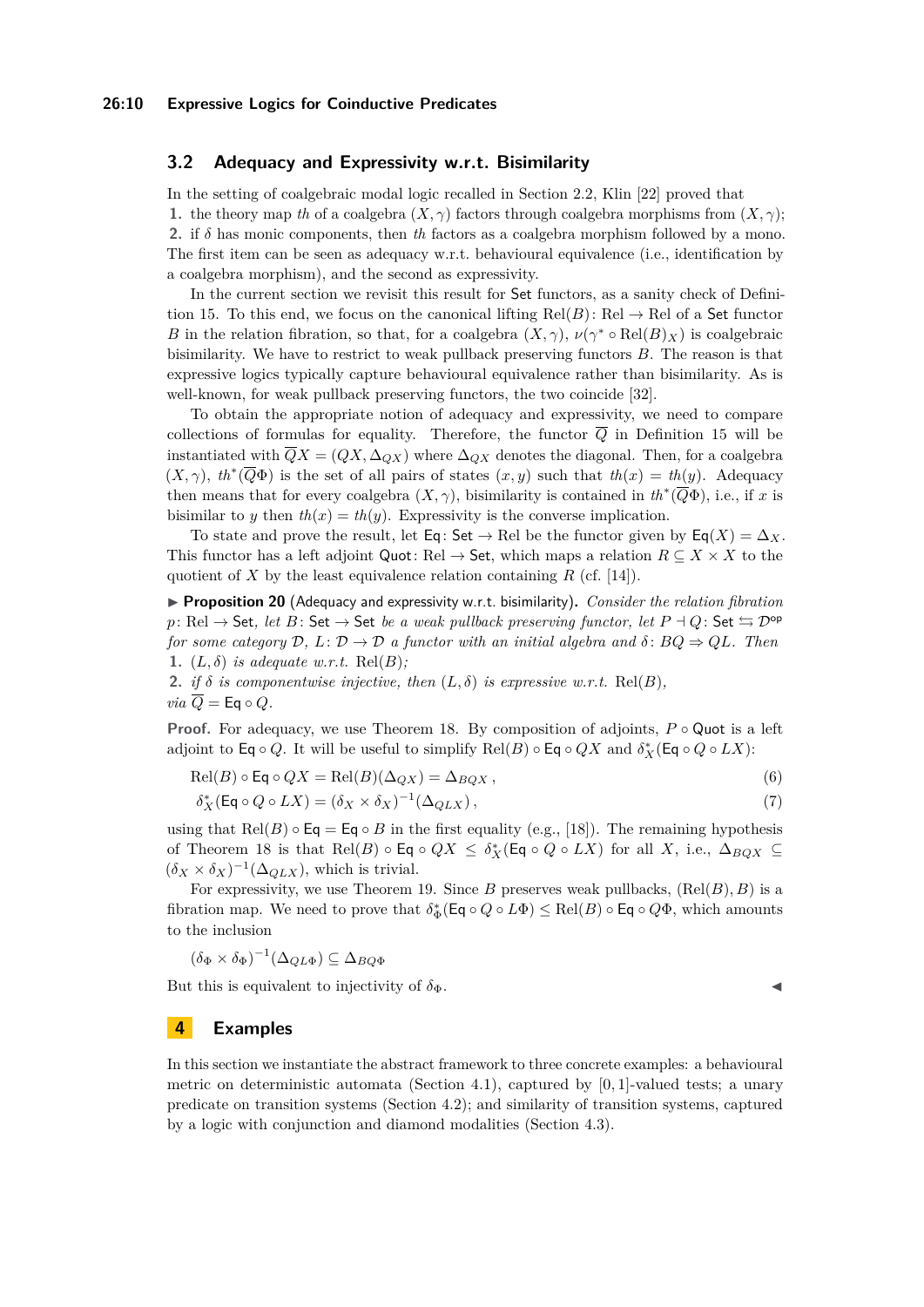### <span id="page-10-0"></span>**4.1 Shortest distinguishing word distance**

We study a simple behavioural distance on deterministic automata: for two states *x, y* and a fixed constant *c* with  $0 < c < 1$ , the distance is given by  $c^n$ , where *n* is the length of the smallest word accepted from one state but not the other. Following [\[4\]](#page-15-7), this is referred to as the *shortest distinguishing word distance*, and, for an automaton with state space *X*, denoted by  $d_{sdw}$ :  $X \times X \rightarrow [0, 1]$ .

Formally, fix a finite alphabet *A*, and consider the functor *B* : Set  $\rightarrow$  Set,  $BX = 2 \times X^A$ of deterministic automata. We make use of the fibration  $p: \text{Rel}_{[0,1]} \to \text{Set}$ , and define the lifting  $\overline{B}$ : Rel<sub>[0,1]</sub>  $\rightarrow$  Rel<sub>[0,1]</sub> by

$$
\overline{B}(X,d) = \begin{pmatrix} BX, ((o_1, t_1), (o_2, t_2)) \mapsto \begin{cases} 1 & \text{if } o_1 \neq o_2 \\ c \cdot \max_{a \in A} \{d(t_1(a), t_2(a))\} & \text{otherwise} \end{cases}
$$

The shortest distinguishing word distance  $d_{sdw}$  on a deterministic automaton *γ*:  $X \to 2 \times X^A$ is the greatest fixed point  $\nu(\gamma^* \circ \overline{B}_X)$ .

For an associated logic, we simply use words over *A* as formulas, and define a satisfaction relation which is weighted in [0*,* 1]. Consider the following setting.

$$
B=2\times\mathrm{Id}^A\bigcirc\limits^{\mathbf{P}=[0,1]^-}\mathsf{Set}\bigcirc\limits^{\mathbf{P}=[0,1]^-}\mathsf{Set}^{\mathsf{op}}\bigcirc\limits^{\mathbf{D}L=A\times\mathsf{Id}+1}\qquad\text{with}\qquad B([0,1]^-)\stackrel{\delta}{\Longrightarrow}[0,1]^{L-}
$$

The initial algebra of *L* is the set of words  $A^*$ . The natural transformation  $\delta$  is given by  $\delta_X$ : 2 × ([0, 1]<sup>*X*</sup>)<sup>*A*</sup> → [0, 1]<sup>*A*×*X*+1</sup></sub>,

$$
\delta_X(o, t)(u) = \begin{cases} o & \text{if } u = * \in 1 \\ c \cdot t(a)(x) & \text{if } u = (a, x) \in A \times X \end{cases}
$$

which is a quantitative, discounted version of the Boolean-valued logic in Example [9.](#page-5-1) The logic  $(L, \delta)$  defines, for any deterministic automaton  $\langle o, t \rangle: X \to 2 \times X^A$ , a theory map  $th: X \rightarrow [0, 1]^{A^*}$ , given by

$$
th(x)(\varepsilon) = o(x) \qquad \text{and} \qquad th(x)(aw) = c \cdot th(t(x)(a))(w),
$$

for all  $x \in X$ ,  $a \in A$ ,  $w \in A^*$ .

We characterise the shortest distinguishing word distance with the above logic, by instantiating and proving adequacy and expressivity. Define

$$
\overline{Q}\colon \mathsf{Set}^{\mathsf{op}} \to \mathrm{Rel}_{[0,1]}\,,\qquad \overline{Q}(X) = \left([0,1]^X, (\phi_1, \phi_2) \mapsto \sup_{x \in X} |\phi_1(x) - \phi_2(x)|\right)\,.
$$

Technically, this functor is given by mapping a set *X* to the *X*-fold product of the object  $\overline{[0,1]} = ([0,1], (r,s) \mapsto |r-s|)$ . It follows immediately that  $\overline{Q}$  has a left adjoint, mapping  $(X, d)$  to  $Hom((X, d), \overline{[0, 1]})$ , see Equation [4.](#page-6-1) This will be useful for proving adequacy below.

The functor  $\overline{Q}$  yields a "logical distance" between states  $x, y \in X$ , given by  $th^*(\overline{Q}\Phi)$ . We abbreviate it by  $d_{log}: X \times X \rightarrow [0, 1]$ . Explicitly, we have

<span id="page-10-1"></span>
$$
d_{log}(x, y) = \sup_{w \in A^*} |th(x)(w) - th(y)(w)|.
$$
 (8)

Instantiating Definition [15,](#page-7-0) the logic  $(L, \delta)$  is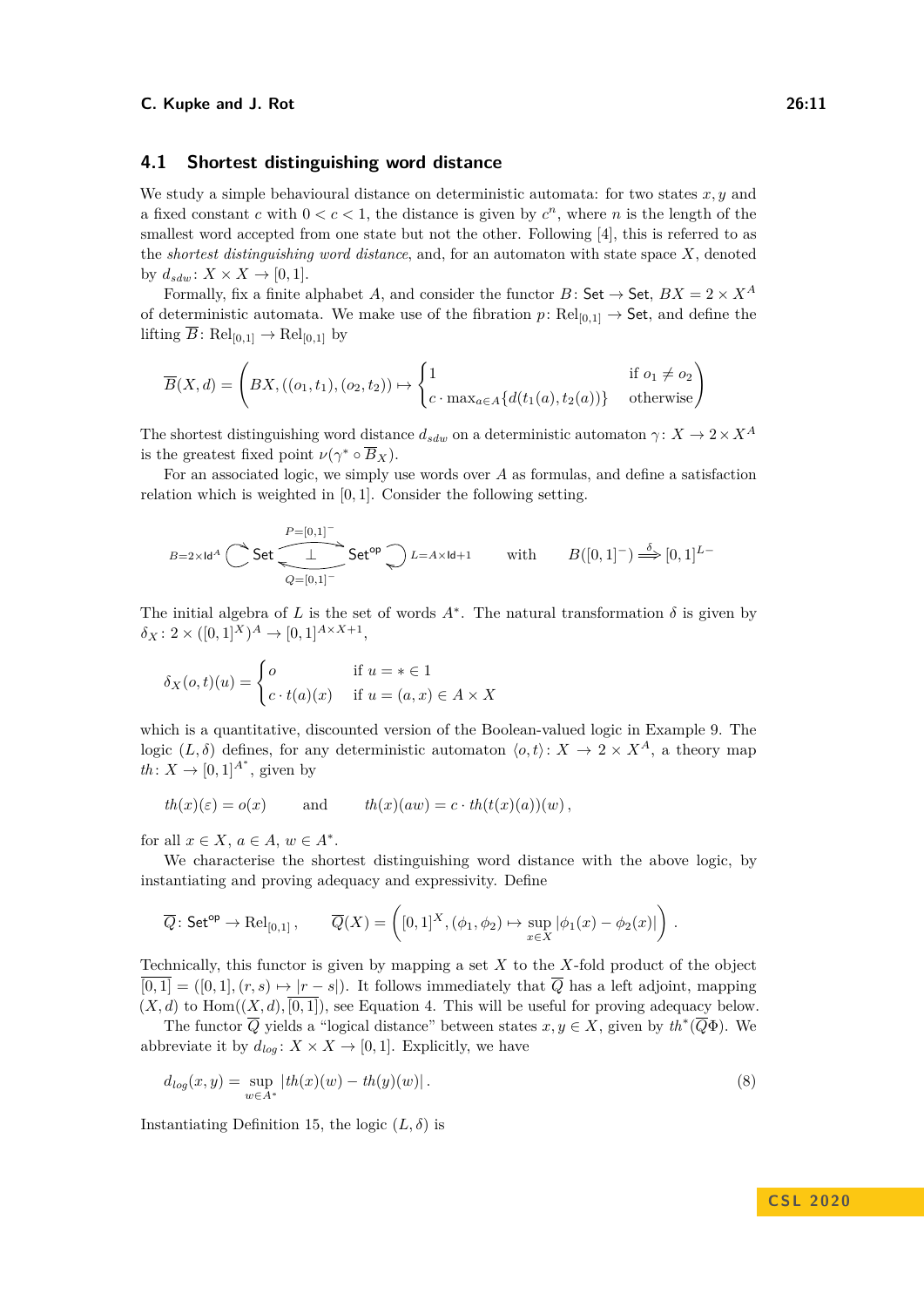### **26:12 Expressive Logics for Coinductive Predicates**

 $\blacksquare$  *adequate* if  $d_{sdw} \geq d_{log}$ , and

*expressive* if  $d_{sdw} \leq d_{log}$ .

Here  $\leq$  is the usual order on [0, 1], with 0 the least element (the order in Rel<sub>[0,1]</sub> is reversed). To prove adequacy and expressivity, we use Theorem [18](#page-8-1) and Theorem [19.](#page-8-0) The functor *Q* has a left adjoint, as explained above. Further,  $(\overline{B}, B)$  is a fibration map [\[4\]](#page-15-7). We prove the remaining hypotheses of both propositions by showing the equality  $\overline{B} \, \overline{Q} X = \delta_X^* (\overline{Q} L X)$  for every object  $X$  in  $D$ . To this end, we compute (suppressing the carrier set  $BQX$ ):

$$
\delta_X^*(\overline{Q}LX)
$$
\n
$$
= (((o_1, t_1), (o_2, t_2)) \mapsto \sup_{u \in A \times X+1} |\delta_X(o_1, t_1)(u) - \delta_X(o_2, t_2)(u)|)
$$
\n
$$
= ((o_1, t_1), (o_2, t_2)) \mapsto \begin{cases}\n1 & \text{if } o_1 \neq o_2 \\
\sup_{u \in A \times X} |\delta_X(o_1, t_1)(u) - \delta_X(o_2, t_2)(u)|) & \text{otherwise}\n\end{cases}
$$
\n
$$
= ((o_1, t_1), (o_2, t_2)) \mapsto \begin{cases}\n1 & \text{if } o_1 \neq o_2 \\
\sup_{(a, x) \in A \times X} |c \cdot t_1(a)(x) - c \cdot t_2(a)(x)|) & \text{otherwise}\n\end{cases}
$$
\n
$$
= ((o_1, t_1), (o_2, t_2)) \mapsto \begin{cases}\n1 & \text{if } o_1 \neq o_2 \\
c \cdot \max_{a \in A} \sup_{x \in X} |t_1(a)(x) - t_2(a)(x)|) & \text{otherwise}\n\end{cases}
$$

Hence, the logic  $(L, \delta)$  is adequate and expressive w.r.t. the shortest distinguishing word distance, i.e., *dsdw* coincides with the logical distance *dlog* given in Equation [8.](#page-10-1)

# <span id="page-11-0"></span>**4.2 Divergence of processes**

A state of an LTS is said to be *diverging* if there exists an infinite path of *τ* -transitions starting at that state. To model this predicate, let  $B:$  Set  $\rightarrow$  Set,  $BX = (\mathcal{P}_{\omega}X)^A$ , where A is a set of labels containing the symbol  $\tau \in A$ . Consider the predicate fibration p: Pred  $\rightarrow$  Set, and define the lifting  $\overline{B}\colon \mathrm{Pred} \to \mathrm{Pred}$  by

$$
\overline{B}(X,\Gamma) = ((\mathcal{P}_{\omega}X)^A, \{t \mid \exists x \in \Gamma \ldotp x \in t(\tau)\}).
$$

The coinductive predicate defined by  $\overline{B}$  on a *B*-coalgebra  $(X, \gamma)$  is the set of diverging states:

$$
\nu(\gamma^* \circ \overline{B}_X) = (X, \{x \mid x \text{ is diverging}\}).
$$

Now, we want to prove in our framework of adequacy and expressivity that *x* is diverging iff for every  $n \in \mathbb{N}$  there is a finite path of  $\tau$ -steps starting in  $x$ , i.e.,  $x \models \langle \tau \rangle^n \top$  for every  $n$ . The proof relies on two main observations:

if *x* satisfies infinitely many formulas of  $\langle \tau \rangle^n$  T, then one of its *τ*-successors does, too; if a state *x* satisfies  $\langle \tau \rangle^n \top$  for some *n* then *x* satisfies  $\langle \tau \rangle^m \top$  for all  $0 \leq m \leq n$ .

Combined, one can then give a coinductive proof, showing that if the current state satisfies all formulas of the form  $\langle \tau \rangle^n$   $\top$  then one of its *τ*-successors also satisfies all these formulas.

We make this argument precise by casting it into the abstract framework. First, for the logic, we have the following setting:

$$
\mathit{B} = (\mathcal{P}_\omega -)^A \bigcirc \text{Set} \overbrace{\underbrace{\underbrace{\underbrace{\underbrace{\mathbf{1}}}_{Q=\mathrm{Hom}(-,2)}}}^{P=2^-} \text{Pos}^\mathrm{op} \bigcirc \text{ } \mathit{L} = \mathrm{Id}_\top \qquad \text{with} \qquad \mathit{B}\mathrm{Hom}(-,2) \stackrel{\delta}{\Longrightarrow} \mathrm{Hom}(L-,2)
$$

Here Pos is the category of posets and monotone maps, and  $2 = \{0, 1\}$  is the poset given by the order  $0 \leq 1$ . For a poset *S*, Hom(*S*, 2) is then the set of *upwards closed* subsets of *S*.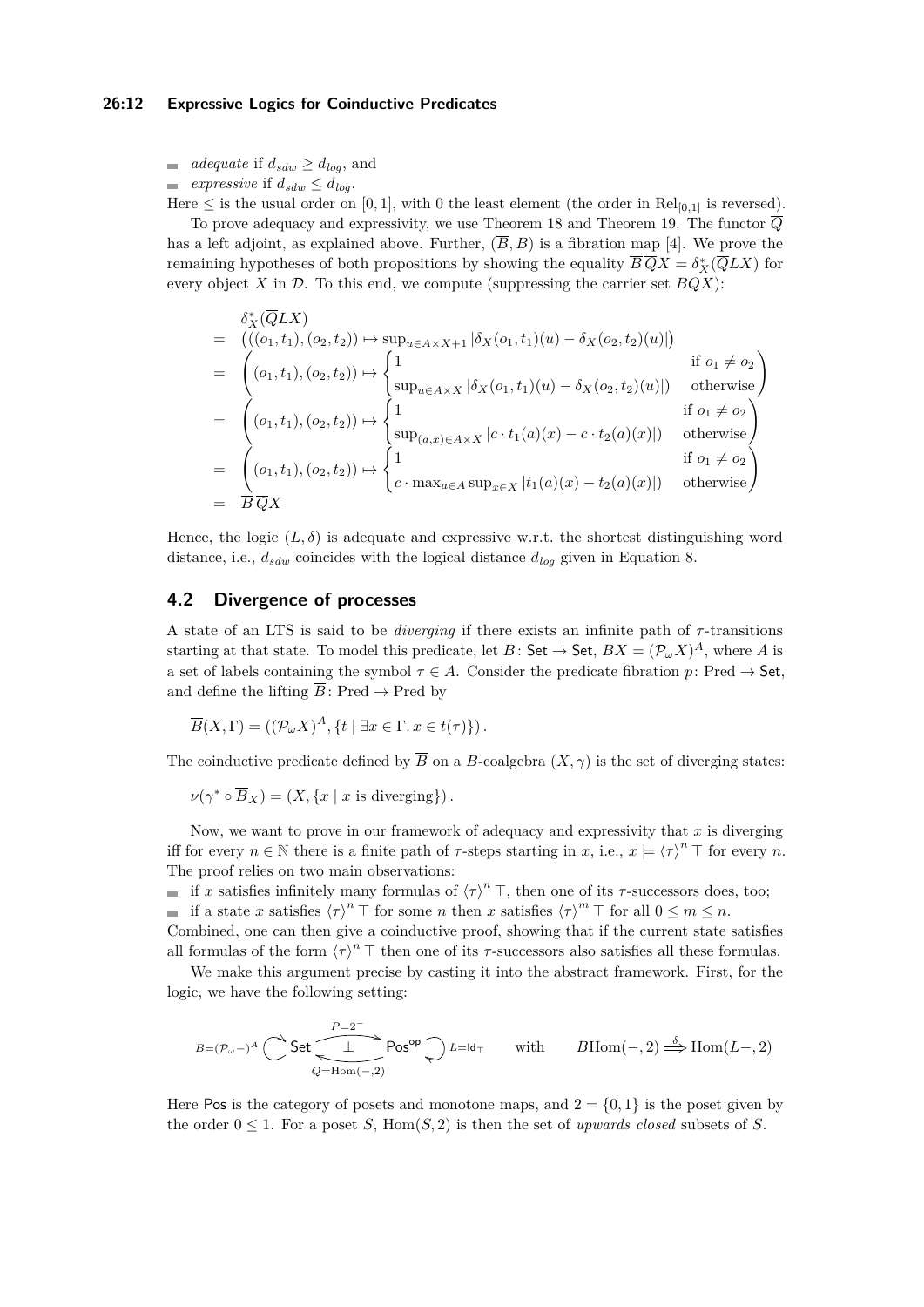The functor  $LS = S_{\perp}$  is defined on a poset *S* by adjoining a new top element  $\top$ , i.e., the carrier is  $S + \{\top\}$  and  $\top$  is strictly above all elements of *S*. The initial algebra  $\Phi$  of *L* is the set of natural numbers, representing the formulas of the form  $\langle \tau \rangle^n \top$ , linearly ordered, with 0 the top element. The choice of Pos means that the set  $Hom(\Phi, 2)$  used to represent the theory of a state  $x \in X$  consists of upwards closed sets (so closed under lower natural numbers in the usual ordering), corresponding to the second observation above concerning the set of formulas satisfied by *x*.

The natural transformation  $\delta$  is given by  $\delta_S$ :  $(\mathcal{P}_{\omega}Hom(S, 2))^A \to Hom(S_{\top}, 2)$ ,

$$
\delta_S(t)(x) = \begin{cases} 1 & \text{if } x = \top \\ \bigvee_{\phi \in t(\tau)} \phi(x) & \text{otherwise} \end{cases}.
$$

To show that this is well-defined, suppose  $x, y \in S_{\top}$  with  $x \leq y$ , and suppose  $\delta_S(t)(x) = 1$ . If  $x = \top$  then  $y = \top$ , so  $\delta_S(t)(y) = 1$ . Otherwise, there is  $\phi \in \text{Hom}(S, 2)$  such that  $\phi \in t(\tau)$ and  $\phi(x) = 1$ . Since  $\phi$  is upwards closed,  $\phi(y) = 1$  and consequently  $\delta_S(t)(y) = 1$  as needed.

Now, the theory map  $th: X \to \text{Hom}(\Phi, 2)$  is given by  $th(x)(n) = 1$  iff there exists a path of *τ* -steps of length *n* from *x*. We define

$$
\overline{Q} \colon \mathsf{Pos}^{\mathsf{op}} \to \mathsf{Pred}\,, \quad \overline{Q}(S) = (\mathsf{Hom}(S,2), \{\phi \mid \forall x \in S. \, \phi(x) = 1\})\,.
$$

Instantiating Definition [15,](#page-7-0) *adequacy* means that if *x* is diverging, then  $x \models \langle \tau \rangle^n \top$  for all *n*; and expressivity is the converse.

We start with proving adequacy, using Theorem [18.](#page-8-1) The left adjoint  $\overline{P}$  is given by  $\overline{P}(X,\Gamma) = (\text{Hom}((X,\Gamma),(2,\{1\})), \{(\phi_1,\phi_2) \mid \forall x \in X \ldotp \phi_1(x) \leq \phi_2(x)\})$ . It remains to prove that  $\overline{B}\,\overline{Q}(S) \leq \delta_S^*(\overline{Q}LS)$  for all *S*. To this end, we observe  $BQS = (\mathcal{P}_\omega(\text{Hom}(S,2)))^A$  and compute:

$$
\delta_S^*(\overline{Q}LS) = \{t \mid \delta_S(t) \in \overline{Q}LS\}
$$

$$
= \{t \mid \forall x \in S_{\top}. \delta_S(t)(x) = 1\}
$$

$$
= \{t \mid \forall x \in S. \delta_S(t)(x) = 1\}
$$

$$
= \{t \mid \forall x \in S. \bigvee_{\phi \in t(\tau)} \phi(x) = 1\}
$$

and  $\overline{B}\overline{Q}(S) = \{t \mid (\lambda x.1) \in t(\tau)\}.$  The needed inclusion is now trivial.

For expressivity we have to prove the reverse inclusion with  $S = \Phi$ , i.e.,

$$
\{t \in (\mathcal{P}_{\omega}(\text{Hom}(\Phi,2)))^A \mid \forall x \in \Phi. \bigvee_{\phi \in t(\tau)} \phi(x) = 1\} \subseteq \{t \in (\mathcal{P}_{\omega}(\text{Hom}(\Phi,2)))^A \mid (\lambda x.1) \in t(\tau)\}.
$$

To this end, let *t* be an element of the left-hand side, and suppose towards a contradiction that for all  $\phi$  with  $\phi \in t(\tau)$ , there is an element  $x_{\phi} \in \Phi$  with  $\phi(x_{\phi}) = 0$ . Choosing an assignment  $\phi \mapsto x_{\phi}$  of such elements, we get a *finite* set  $\{x_{\phi} \mid \phi \in t(\tau)\}\$ . Let  $x_{\phi}$  be the smallest element of that set (w.r.t. the order of Φ, i.e., the largest natural number), and let  $\psi \in \text{Hom}(\Phi, 2)$  be such that  $\psi(x_{\phi}) = 1$ ; such a  $\psi$  exists by assumption on *t*. However, since  $x_{\phi} \leq x_{\psi}$  and  $\psi$  is upwards closed we have  $\psi(x_{\psi}) = 1$ , which gives a contradiction. Hence, the inclusion holds as required. The lifting  $(\overline{B}, B)$  is a fibration map. We thus conclude from Theorem [19](#page-8-0) that the logic is expressive.

### <span id="page-12-0"></span>**4.3 Simulation of processes**

Let  $B:$  Set  $\to$  Set,  $BX = (\mathcal{P}_{\omega}X)^A$ , and let  $\gamma: X \to (\mathcal{P}_{\omega}X)^A$  be *B*-coalgebra, i.e., a labelled transition system. Denote *similarity* by  $\leq \leq X \times X$ , defined more precisely below. Consider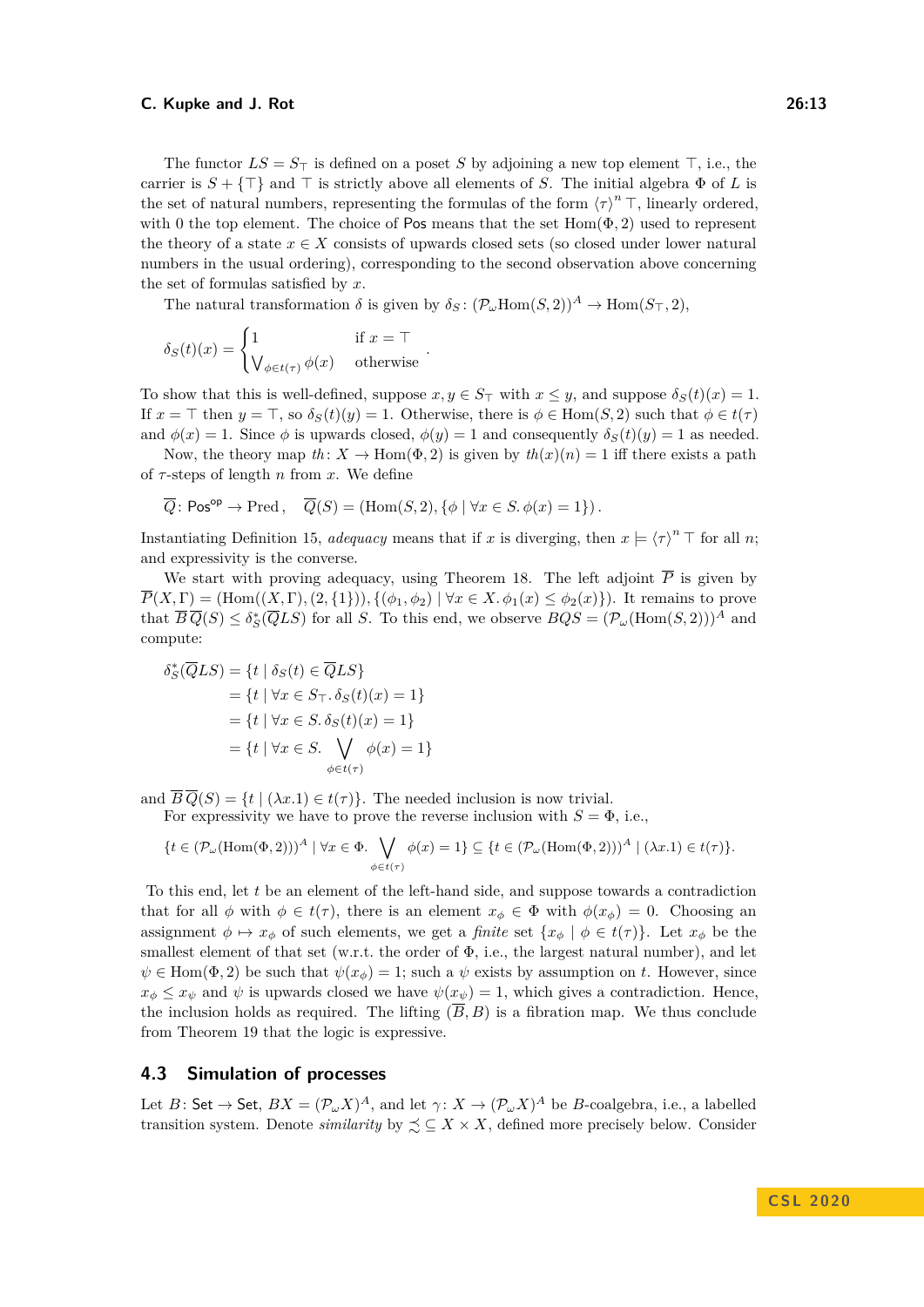### **26:14 Expressive Logics for Coinductive Predicates**

the logic with the following syntax:

<span id="page-13-0"></span>
$$
\varphi, \psi ::= \langle a \rangle \varphi \mid \varphi \land \psi \mid \top \tag{9}
$$

where *a* ranges over *A*, with the usual interpretation  $x \models \varphi$  for states  $x \in X$ . A classical Hennessy-Milner theorem for similarity is:

<span id="page-13-1"></span>
$$
x \preceq y \text{ iff } \forall \varphi \ldotp x \models \varphi \to y \models \varphi \,.
$$
\n
$$
(10)
$$

We show how to formulate and prove this result within our abstract framework.

First, recall from Equation [2](#page-3-0) in Section [2.1](#page-2-0) the appropriate lifting  $\overline{B}$ : Rel  $\rightarrow$  Rel in the relation fibration *p*: Rel  $\rightarrow$  Set. A simulation on a *B*-coalgebra  $(X, \gamma)$  is a relation *R* such that  $R \le \gamma^* \circ \overline{B}_X(R)$ , and similarity  $\precsim$  is the greatest fixed point of  $\gamma^* \circ \overline{B}_X$ .

For the logic, to incorporate finite conjunction, we instantiate  $\mathcal D$  with the category SL of bounded (meet)-semilattices, i.e., sets equipped with an associative, commutative and idempotent binary operator  $\land$  and a top element  $\top$ .

To add the modalities  $\langle a \rangle$  for each  $a \in A$ , we proceed as follows. Let  $U : SL \to Set$  be the forgetful functor. It has a left adjoint  $\mathcal{F}:$  Set  $\rightarrow$  SL, mapping a set X to the meet-semilattice  $\mathcal{P}_{\omega}(X)$  with the top element given by  $\emptyset$  and the meet by union. The functor  $L:$  SL  $\rightarrow$  SL is given by  $LX = \mathcal{F}(A \times UX)$ ; its initial algebra  $\Phi$  consists precisely of the logic presented in Equation [9,](#page-13-0) quotiented by the semilattice equations. For the adjunction, we use:

$$
\mathit{B} = (\mathcal{P}_\omega -)^A \bigcirc \text{Set} \overbrace{\underbrace{\underbrace{\qquad \qquad } }_{Q=\mathrm{Hom}(-,2)}}^{P=2^-} \mathrm{SL}^{\mathrm{op}} \bigcirc \text{ } \mathit{L} = \mathcal{F}(A \times U-) \quad \text{ with } \quad \mathit{B}\mathrm{Hom}(-,2) \stackrel{\delta}{\Longrightarrow} \mathrm{Hom}(L-,2)
$$

which is an instance of Equation [4.](#page-6-1) Here  $2 = \{0, 1\}$  is the meet-semilattice given by the order  $0 \leq 1$ . For a semilattice *S*, the set Hom $(S, 2)$  of semi-lattice morphisms is isomorphic to the set of *filters* on *S*: subsets  $X \subseteq S$  such that  $\top \in X$ , and  $x, y \in X$  iff  $x \wedge y \in X$ .

To define the natural transformation  $\delta_S$ :  $(\mathcal{P}_\omega(\text{Hom}(S,2)))^A \to \text{Hom}(\mathcal{F}(A \times US), 2)$  on a semilattice *S*, we use that for every map  $f: A \times US \to 2$  there is a unique semilattice homomorphism  $f^{\sharp}$ :  $\mathcal{F}(A \times US) \rightarrow 2$ :

$$
\delta_S(t) = ((a, x) \mapsto \bigvee_{\phi \in t(a)} \phi(x))^{\sharp} = \left(W \mapsto \bigwedge_{(a, x) \in W} \bigvee_{\phi \in t(a)} \phi(x)\right).
$$

For an LTS  $(X, \gamma)$ , the associated theory map  $th: X \to \text{Hom}(\Phi, 2)$  maps a state to the formulas in [\(9\)](#page-13-0) that it accepts, with the usual semantics.

To recover [\(10\)](#page-13-1), we need to relate logical theories appropriately. Define

$$
\overline{Q} \colon \mathsf{SL}^{\mathsf{op}} \to \mathsf{Rel}\,, \qquad \overline{Q}S = (\mathsf{Hom}(S,2), \{(\phi_1, \phi_2) \mid \forall x \in S, \phi_1(x) \le \phi_2(x)\}).
$$

Then  $th^*(\overline{Q}\Phi) = \{(x, y) \mid \forall \varphi \in \Phi \cdot th(x)(\varphi) \leq th(y)(\varphi)\}\)$ , i.e., it relates all  $(x, y)$  such that the set of formulas satisfied at *x* is included in the set of formulas satisfied at *y*. Thus, instantiating Definition [15,](#page-7-0) adequacy  $\precsim = \nu(\gamma^* \circ \overline{B}_X) \le th^*(\overline{Q}\Phi)$  is the implication from left to right in Equation [10,](#page-13-1) and expressivity is the converse.

We prove adequacy and expressivity. The functor  $\overline{Q}$  has a left adjoint, given by  $\overline{P}(X, R) = \text{Hom}((X, R), \overline{2})$ , where  $\overline{2} = (2, \{(x, y) \mid x \leq y\})$ . This follows by a straightforward computation, or using Proposition [11](#page-6-2) with Remark [13,](#page-7-1) with SL as a full subcategory of the category of all algebras for the corresponding signature.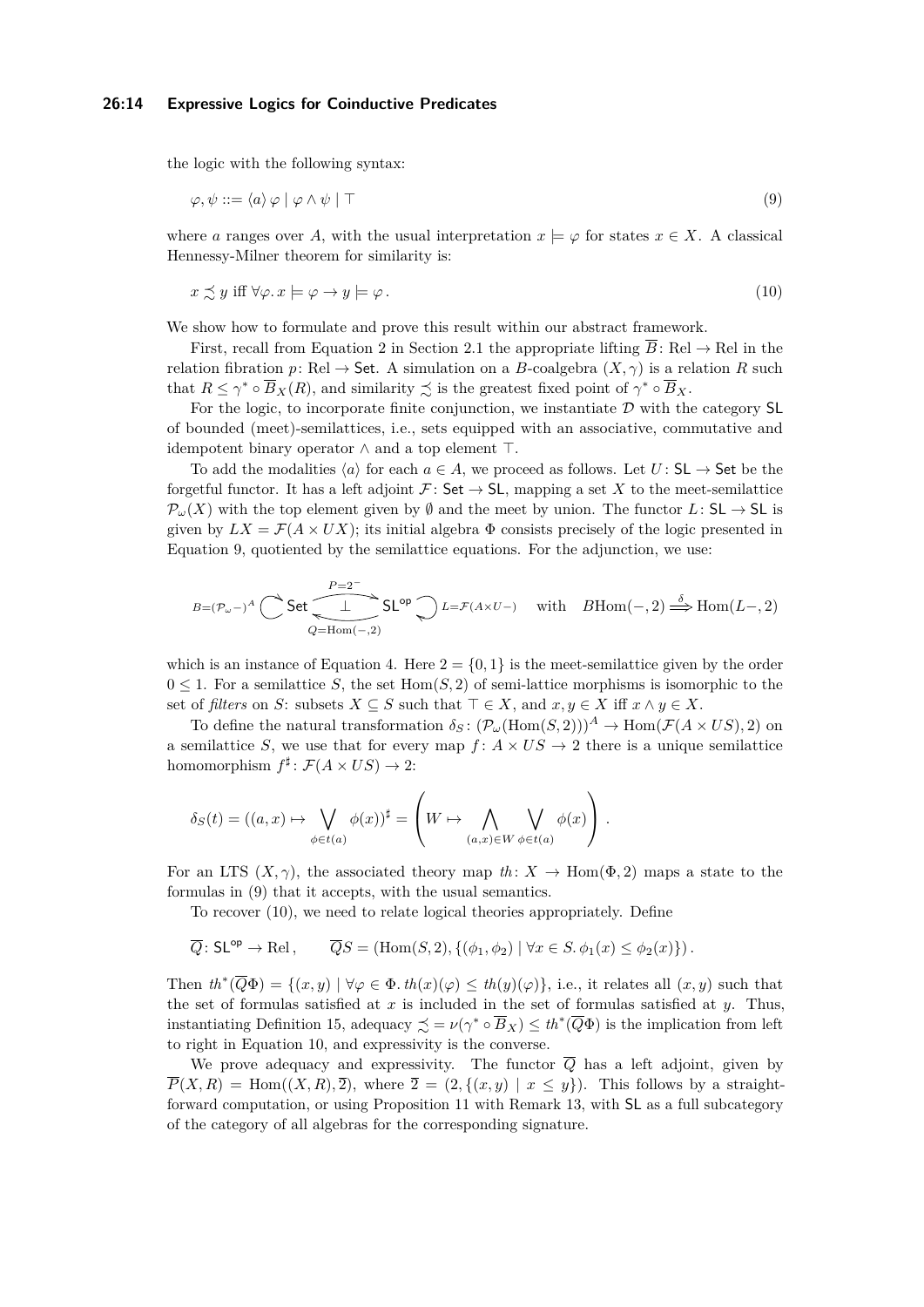Given a semilattice *S*, we compute  $\delta_S^*(\overline{Q}LS) \subseteq (BQS)^2 = ((\mathcal{P}_{\omega}(\text{Hom}(S,2)))^A)^2$ :

$$
\delta_S^*(\overline{Q}LS) = \delta_S^*(\{(\phi_1, \phi_2) \mid \forall W \in \mathcal{F}(A \times US). \phi_1(W) \le \phi_2(W)\})
$$
  
=  $\{(t_1, t_2) \mid \forall W \in \mathcal{F}(A \times US). \bigwedge_{(a,x) \in W} \bigvee_{\phi \in t_1(a)} \phi(x) \le \bigwedge_{(a,x) \in W} \bigvee_{\phi \in t_2(a)} \phi(x)\}.$ 

Further,  $\overline{B}\,\overline{Q}S = \{(t_1,t_2) \mid \forall a \in A.\forall \phi_1 \in t_1(a).\exists \phi_2 \in t_2(a).\forall x \in S.\,\phi_1(x) \leq \phi_2(x)\}.$ For adequacy, we need to prove  $\overline{B} \overline{Q} S \leq \delta_S^* (\overline{Q} L S)$ ; but this is trivial, given the above computations. For expressivity, let  $(t_1, t_2) \in \delta_S^*(\overline{Q}LS)$ . We need to show that  $(t_1, t_2) \in \overline{B} \, \overline{Q}S$ . Suppose, towards a contradication, that  $(t_1, t_2) \notin \overline{B} \overline{Q} S$ , i.e., there exist  $a \in A$  and  $\phi_1 \in t_1(a)$ such that for all  $\phi_2 \in t_2(a)$ , there is  $x \in S$  with  $\phi_1(x) = 1$  and  $\phi_2(x) = 0$ . We choose such an element  $x_{\phi_2}$  for every  $\phi_2 \in t_2(a)$ . Note that the collection  $\{x_{\phi_2} \mid \phi_2 \in t_2(a)\}\$ is *finite* – here we make use of the image-finiteness captured by the functor *B*. Now, consider the conjunction  $\psi = \bigwedge_{\phi_2 \in t_2(a)} x_{\phi_2} \in S$ . Using that  $\phi_1$  is a homomorphism, we have  $\phi_1(\psi) = \phi_1(\bigwedge_{\phi_2 \in t_2(a)} x_{\phi_2}) = \bigwedge_{\phi_2 \in t_2(a)} \phi_1(x_{\phi_2}) = 1$ , and consequently  $\bigvee_{\phi \in t_1(a)} \phi(\psi) = 1$ . We also have  $\bigvee_{\phi \in t_2(a)} \phi(\psi) = \bigvee_{\phi \in t_2(a)} \bigwedge_{\phi_2 \in t_2(a)} \phi(x_{\phi_2}) = 0$  since  $\phi_2(x_{\phi_2}) = 0$  for every  $\phi_2 \in t_2(a)$ . Finally, to arrive at a contradiction, let  $W = \{(a, \psi)\}\.$  Since  $(t_1, t_2) \in \delta_S^*(\overline{Q}LS)$ this implies  $\bigvee_{\phi \in t_1(a)} \phi(\psi) \leq \bigvee_{\phi \in t_2(a)} \phi(\psi)$ , which is in contradiction with the above. It is easy to check that  $(\overline{B}, B)$  is a fibration map (cf. [\[16\]](#page-15-5)). Hence, we conclude expressivity from Theorem [19.](#page-8-0)

# **5 Future work**

We proposed suitable notions of expressivity and adequacy, connecting coinductive predicates in a fibration to coalgebraic modal logic in a contravariant adjunction. Further, we gave sufficient conditions on the one-step semantics that guarantee expressivity and adequacy, and showed how to put these methods to work in concrete examples.

There are several avenues for future work. First, an intriguing question is whether the characterisation of behavioural metrics in [\[24,](#page-16-2) [37\]](#page-17-2) can be covered in the setting of this paper, as well as logics for other distances such as the (abstract, coalgebraic) Wasserstein distance. Those behavioural metrics are already framed in a fibrational setting [\[4,](#page-15-7) [34,](#page-16-9) [2,](#page-15-6) [23\]](#page-16-13). While all our examples are for coalgebras in Set, the fibrational framework allows different base categories, which might be useful to treat, e.g., behavioural metrics for continuous probabilistic systems [\[35\]](#page-17-1).

A further natural question is whether we can automatically *derive* logics for a given predicate. As mentioned in the introduction, there are various tools to find expressive logics for behavioural equivalence. But extending this to the current general setting is non-trivial. Finally, we note that our expressivity result requires the relevant lifting defining the coinductive predicate to be a fibration map, which in particular implies weak pullback preservation for the canonical relation lifting. This is natural, since the latter captures bisimilarity, while logics capture coalgebraic behavioural equivalence. However, it remains an interesting question whether we can use different liftings to obtain expressivity for behavioural equivalence; perhaps based on the lifting in [\[21\]](#page-16-15), techniques related to  $\Lambda$ bisimulations [\[11,](#page-15-11) [1,](#page-14-0) [10\]](#page-15-15) or the lax relation lifting from [\[28\]](#page-16-16).

### **References**

<span id="page-14-0"></span>**<sup>1</sup>** Zeinab Bakhtiari and Helle Hvid Hansen. Bisimulation for Weakly Expressive Coalgebraic Modal Logics. In Filippo Bonchi and Barbara König, editors, *7th Conference on Algebra*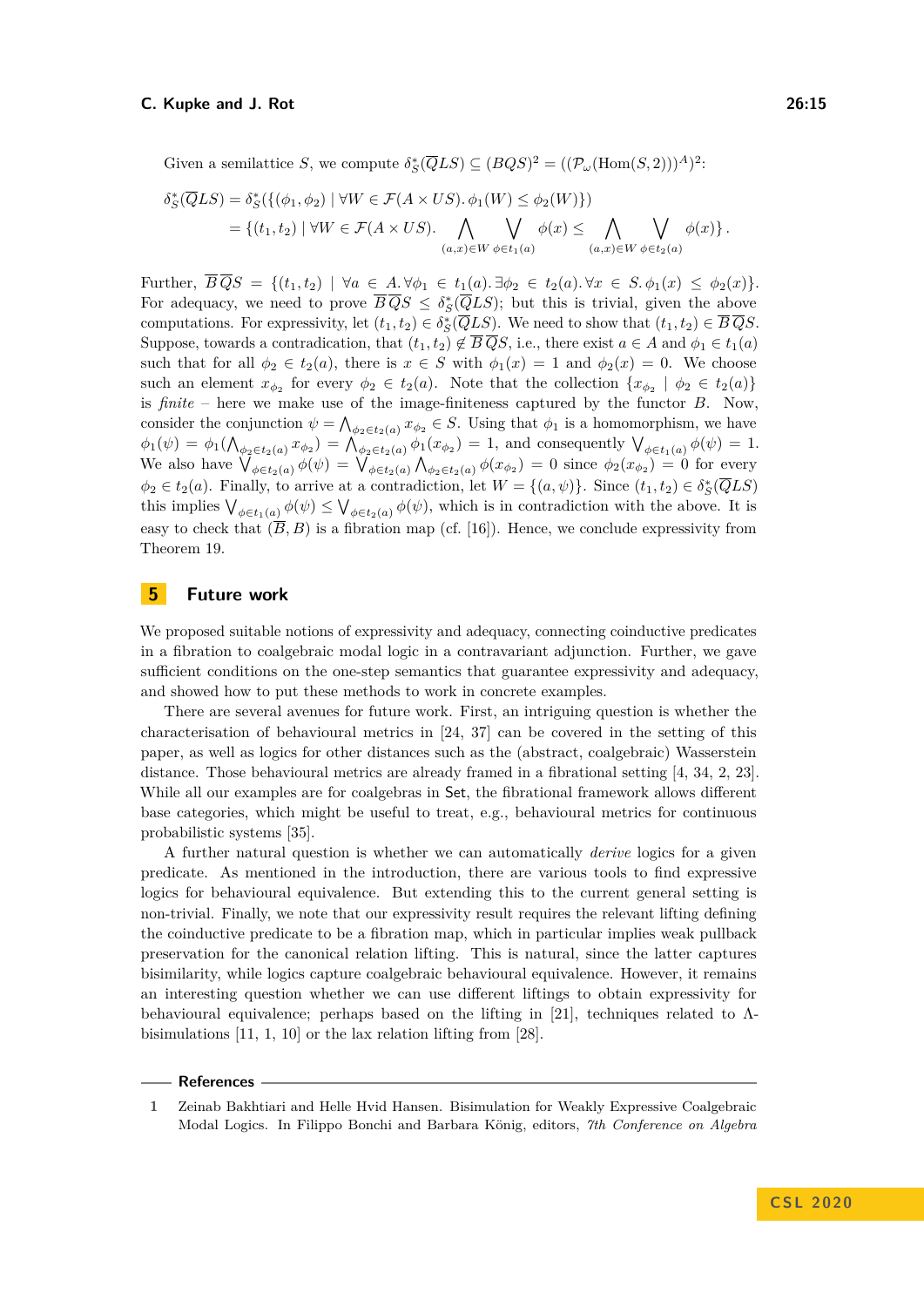*and Coalgebra in Computer Science, CALCO 2017, June 12-16, 2017, Ljubljana, Slovenia*, volume 72 of *LIPIcs*, pages 4:1–4:16. Schloss Dagstuhl - Leibniz-Zentrum fuer Informatik, 2017. [doi:10.4230/LIPIcs.CALCO.2017.4](https://doi.org/10.4230/LIPIcs.CALCO.2017.4).

- <span id="page-15-6"></span>**2** Paolo Baldan, Filippo Bonchi, Henning Kerstan, and Barbara König. Coalgebraic Behavioral Metrics. *Logical Methods in Computer Science*, 14(3), 2018. [doi:10.23638/LMCS-14\(3:](https://doi.org/10.23638/LMCS-14(3:20)2018) [20\)2018](https://doi.org/10.23638/LMCS-14(3:20)2018).
- <span id="page-15-10"></span>**3** Marta Bílková and Matej Dostál. Expressivity of Many-Valued Modal Logics, Coalgebraically. In Jouko A. Väänänen, Åsa Hirvonen, and Ruy J. G. B. de Queiroz, editors, *Logic, Language, Information, and Computation - 23rd International Workshop, WoLLIC 2016, Puebla, Mexico, August 16-19th, 2016. Proceedings*, volume 9803 of *Lecture Notes in Computer Science*, pages 109–124. Springer, 2016. [doi:10.1007/978-3-662-52921-8\\_8](https://doi.org/10.1007/978-3-662-52921-8_8).
- <span id="page-15-7"></span>**4** Filippo Bonchi, Barbara König, and Daniela Petrisan. Up-To Techniques for Behavioural Metrics via Fibrations. In Sven Schewe and Lijun Zhang, editors, *29th International Conference on Concurrency Theory, CONCUR 2018, September 4-7, 2018, Beijing, China*, volume 118 of *LIPIcs*, pages 17:1–17:17. Schloss Dagstuhl - Leibniz-Zentrum fuer Informatik, 2018. [doi:10.4230/LIPIcs.CONCUR.2018.17](https://doi.org/10.4230/LIPIcs.CONCUR.2018.17).
- <span id="page-15-8"></span>**5** Filippo Bonchi, Daniela Petrisan, Damien Pous, and Jurriaan Rot. A general account of coinduction up-to. *Acta Inf.*, 54(2):127–190, 2017. [doi:10.1007/s00236-016-0271-4](https://doi.org/10.1007/s00236-016-0271-4).
- <span id="page-15-9"></span>**6** Marcello M. Bonsangue and Alexander Kurz. Duality for Logics of Transition Systems. In Vladimiro Sassone, editor, *Foundations of Software Science and Computational Structures, 8th International Conference, FOSSACS 2005, Held as Part of the Joint European Conferences on Theory and Practice of Software, ETAPS 2005, Edinburgh, UK, April 4-8, 2005, Proceedings*, volume 3441 of *LNCS*, pages 455–469. Springer, 2005. [doi:10.1007/978-3-540-31982-5\\_29](https://doi.org/10.1007/978-3-540-31982-5_29).
- <span id="page-15-2"></span>**7** Florence Clerc, Nathanaël Fijalkow, Bartek Klin, and Prakash Panangaden. Expressiveness of probabilistic modal logics: A gradual approach. *Inf. Comput.*, 267:145–163, 2019. [doi:](https://doi.org/10.1016/j.ic.2019.04.002) [10.1016/j.ic.2019.04.002](https://doi.org/10.1016/j.ic.2019.04.002).
- <span id="page-15-1"></span>**8** Josee Desharnais, Abbas Edalat, and Prakash Panangaden. Bisimulation for Labelled Markov Processes. *Inf. Comput.*, 179(2):163–193, 2002. [doi:10.1006/inco.2001.2962](https://doi.org/10.1006/inco.2001.2962).
- <span id="page-15-12"></span>**9** Ulrich Dorsch, Stefan Milius, and Lutz Schröder. Graded Monads and Graded Logics for the Linear Time - Branching Time Spectrum. In *Proceedings of CONCUR 2019, to appear*, 2019.
- <span id="page-15-15"></span>**10** Sebastian Enqvist. Homomorphisms of Coalgebras from Predicate Liftings. In Reiko Heckel and Stefan Milius, editors, *Algebra and Coalgebra in Computer Science - 5th International Conference, CALCO 2013, Warsaw, Poland, September 3-6, 2013. Proceedings*, volume 8089 of *Lecture Notes in Computer Science*, pages 126–140. Springer, 2013. [doi:10.1007/978-3-642-40206-7\\_11](https://doi.org/10.1007/978-3-642-40206-7_11).
- <span id="page-15-11"></span>**11** Daniel Gorín and Lutz Schröder. Simulations and Bisimulations for Coalgebraic Modal Logics. In Reiko Heckel and Stefan Milius, editors, *Algebra and Coalgebra in Computer Science - 5th International Conference, CALCO 2013, Warsaw, Poland, September 3-6, 2013. Proceedings*, volume 8089 of *Lecture Notes in Computer Science*, pages 253–266. Springer, 2013. [doi:10.1007/978-3-642-40206-7\\_19](https://doi.org/10.1007/978-3-642-40206-7_19).
- <span id="page-15-4"></span>**12** Ichiro Hasuo, Toshiki Kataoka, and Kenta Cho. Coinductive predicates and final sequences in a fibration. *Mathematical Structures in Computer Science*, 28(4):562–611, 2018. [doi:](https://doi.org/10.1017/S0960129517000056) [10.1017/S0960129517000056](https://doi.org/10.1017/S0960129517000056).
- <span id="page-15-0"></span>**13** Matthew Hennessy and Robin Milner. Algebraic Laws for Nondeterminism and Concurrency. *J. ACM*, 32(1):137–161, 1985. [doi:10.1145/2455.2460](https://doi.org/10.1145/2455.2460).
- <span id="page-15-3"></span>**14** Claudio Hermida and Bart Jacobs. Structural Induction and Coinduction in a Fibrational Setting. *Information and Computation*, 145(2):107–152, 1998. [doi:10.1006/inco.1998.2725](https://doi.org/10.1006/inco.1998.2725).
- <span id="page-15-14"></span>**15** Horst Herrlich. Topological functors. *General Topology and its Applications*, 4(2):125–142, 1974. [doi:10.1016/0016-660X\(74\)90016-6](https://doi.org/10.1016/0016-660X(74)90016-6).
- <span id="page-15-5"></span>**16** Jesse Hughes and Bart Jacobs. Simulations in coalgebra. *Theor. Comput. Sci.*, 327(1-2):71–108, 2004. [doi:10.1016/j.tcs.2004.07.022](https://doi.org/10.1016/j.tcs.2004.07.022).
- <span id="page-15-13"></span>**17** Bart Jacobs. *Categorical Logic and Type Theory*. Elsevier, 1999.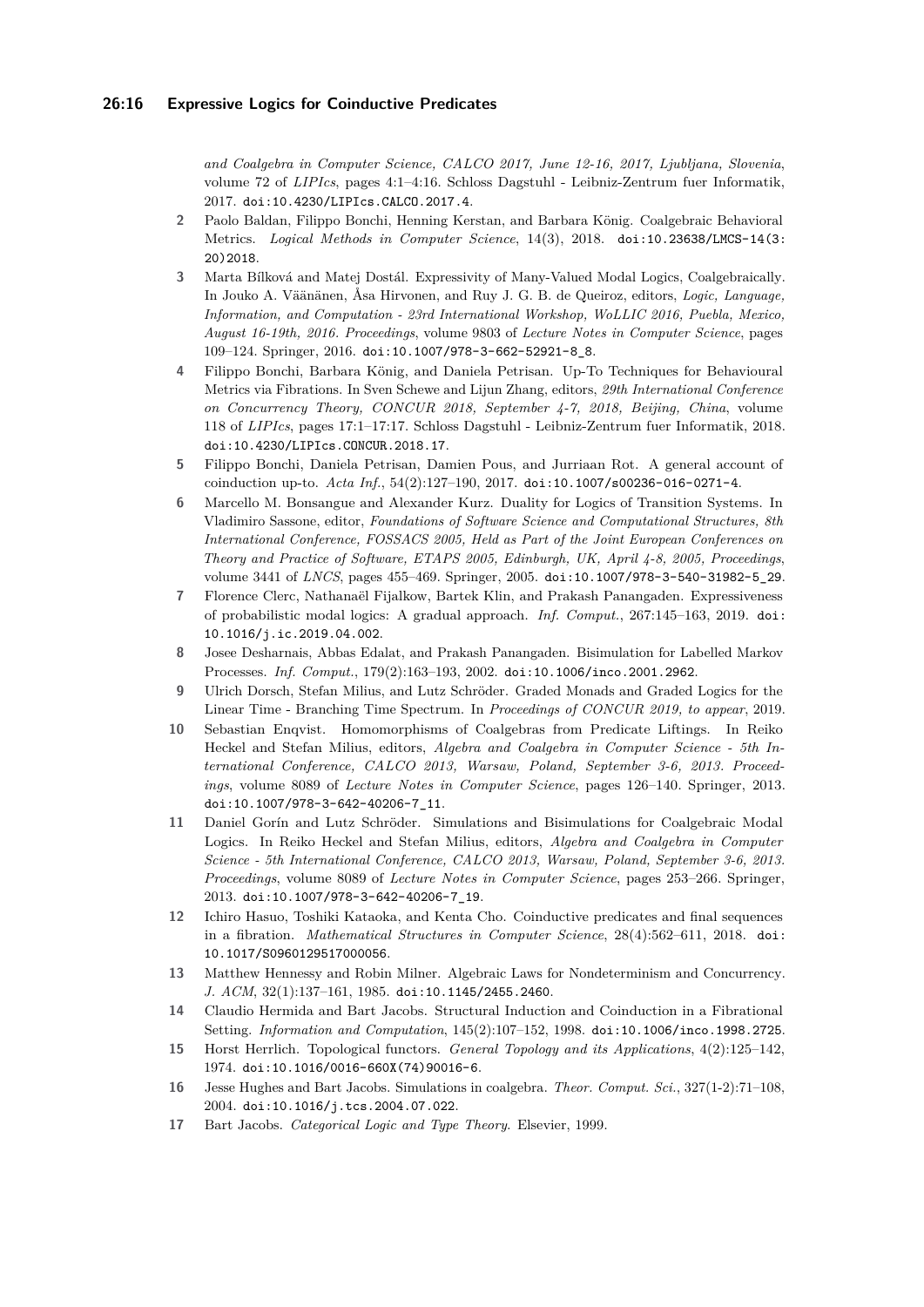- <span id="page-16-4"></span>**18** Bart Jacobs. *Introduction to Coalgebra: Towards Mathematics of States and Observation*, volume 59 of *Cambridge Tracts in Theoretical Computer Science*. Cambridge University Press, 2016. [doi:10.1017/CBO9781316823187](https://doi.org/10.1017/CBO9781316823187).
- <span id="page-16-1"></span>**19** Bart Jacobs and Ana Sokolova. Exemplaric Expressivity of Modal Logics. *Journal of Logic and Computation*, 20(5):1041–1068, 2009.
- <span id="page-16-12"></span>**20** Krzysztof Kapulkin, Alexander Kurz, and Jiri Velebil. Expressiveness of Positive Coalgebraic Logic. In Thomas Bolander, Torben Braüner, Silvio Ghilardi, and Lawrence S. Moss, editors, *Advances in Modal Logic 9, papers from the ninth conference on "Advances in Modal Logic," held in Copenhagen, Denmark, 22-25 August 2012*, pages 368–385. College Publications, 2012. URL: <http://www.aiml.net/volumes/volume9/Kapulkin-Kurz-Velebil.pdf>.
- <span id="page-16-15"></span>**21** Bartek Klin. The Least Fibred Lifting and the Expressivity of Coalgebraic Modal Logic. In José Luiz Fiadeiro, Neil Harman, Markus Roggenbach, and Jan J. M. M. Rutten, editors, *Algebra and Coalgebra in Computer Science: First International Conference, CALCO 2005, Swansea, UK, September 3-6, 2005, Proceedings*, volume 3629 of *Lecture Notes in Computer Science*, pages 247–262. Springer, 2005. [doi:10.1007/11548133\\_16](https://doi.org/10.1007/11548133_16).
- <span id="page-16-8"></span>**22** Bartek Klin. Coalgebraic Modal Logic Beyond Sets. *Electr. Notes Theor. Comput. Sci.*, 173:177–201, 2007. [doi:10.1016/j.entcs.2007.02.034](https://doi.org/10.1016/j.entcs.2007.02.034).
- <span id="page-16-13"></span>**23** Y. Komorida, S. Katsumata, N. Hu, B. Klin, and I. Hasuo. Codensity games for bisimilarity. In *Proceedings of LICS 2019, to appear*, 2019.
- <span id="page-16-2"></span>**24** Barbara König and Christina Mika-Michalski. (Metric) Bisimulation Games and Real-Valued Modal Logics for Coalgebras. In Sven Schewe and Lijun Zhang, editors, *29th International Conference on Concurrency Theory, CONCUR 2018, September 4-7, 2018, Beijing, China*, volume 118 of *LIPIcs*, pages 37:1–37:17. Schloss Dagstuhl - Leibniz-Zentrum fuer Informatik, 2018. [doi:10.4230/LIPIcs.CONCUR.2018.37](https://doi.org/10.4230/LIPIcs.CONCUR.2018.37).
- <span id="page-16-11"></span>**25** Clemens Kupke, Alexander Kurz, and Dirk Pattinson. Algebraic Semantics for Coalgebraic Logics. *Electr. Notes Theor. Comput. Sci.*, 106:219–241, 2004. [doi:10.1016/j.entcs.2004.](https://doi.org/10.1016/j.entcs.2004.02.037) [02.037](https://doi.org/10.1016/j.entcs.2004.02.037).
- <span id="page-16-5"></span>**26** Clemens Kupke and Dirk Pattinson. Coalgebraic semantics of modal logics: An overview. *Theor. Comput. Sci.*, 412(38):5070–5094, 2011. [doi:10.1016/j.tcs.2011.04.023](https://doi.org/10.1016/j.tcs.2011.04.023).
- <span id="page-16-0"></span>**27** Kim Guldstrand Larsen and Arne Skou. Bisimulation through Probabilistic Testing. *Inf. Comput.*, 94(1):1–28, 1991. [doi:10.1016/0890-5401\(91\)90030-6](https://doi.org/10.1016/0890-5401(91)90030-6).
- <span id="page-16-16"></span>**28** Johannes Marti and Yde Venema. Lax extensions of coalgebra functors and their logic. *Journal of Computer and System Sciences*, 81(5):880–900, 2015. CMCS 2012 (Selected Papers). [doi:10.1016/j.jcss.2014.12.006](https://doi.org/10.1016/j.jcss.2014.12.006).
- <span id="page-16-6"></span>**29** Dirk Pattinson. Expressive Logics for Coalgebras via Terminal Sequence Induction. *Notre Dame Journal of Formal Logic*, 45(1):19–33, 2004. [doi:10.1305/ndjfl/1094155277](https://doi.org/10.1305/ndjfl/1094155277).
- <span id="page-16-10"></span>**30** Dusko Pavlovic, Michael W. Mislove, and James Worrell. Testing Semantics: Connecting Processes and Process Logics. In Michael Johnson and Varmo Vene, editors, *Algebraic Methodology and Software Technology, 11th International Conference, AMAST 2006, Proceedings*, volume 4019 of *LNCS*, pages 308–322. Springer, 2006. [doi:10.1007/11784180\\_24](https://doi.org/10.1007/11784180_24).
- <span id="page-16-14"></span>**31** H. E. Porst and W. Tholen. Concrete Dualities. In H. E. Porst and W. Tholen, editors, *Categories at Work*, pages 111–136. Heldermann Verlag, 1991.
- <span id="page-16-3"></span>**32** Jan J. M. M. Rutten. Universal coalgebra: a theory of systems. *Theor. Comput. Sci.*, 249(1):3–80, 2000. [doi:10.1016/S0304-3975\(00\)00056-6](https://doi.org/10.1016/S0304-3975(00)00056-6).
- <span id="page-16-7"></span>**33** Lutz Schröder. Expressivity of coalgebraic modal logic: The limits and beyond. *Theor. Comput. Sci.*, 390(2-3):230–247, 2008. [doi:10.1016/j.tcs.2007.09.023](https://doi.org/10.1016/j.tcs.2007.09.023).
- <span id="page-16-9"></span>**34** David Sprunger, Shin-ya Katsumata, Jérémy Dubut, and Ichiro Hasuo. Fibrational Bisimulations and Quantitative Reasoning. In Corina Cîrstea, editor, *Coalgebraic Methods in Computer Science - 14th IFIP WG 1.3 International Workshop, CMCS 2018, Colocated with ETAPS 2018, Thessaloniki, Greece, April 14-15, 2018, Revised Selected Papers*, volume 11202 of *Lecture Notes in Computer Science*, pages 190–213. Springer, 2018. [doi:10.1007/978-3-030-00389-0\\_11](https://doi.org/10.1007/978-3-030-00389-0_11).